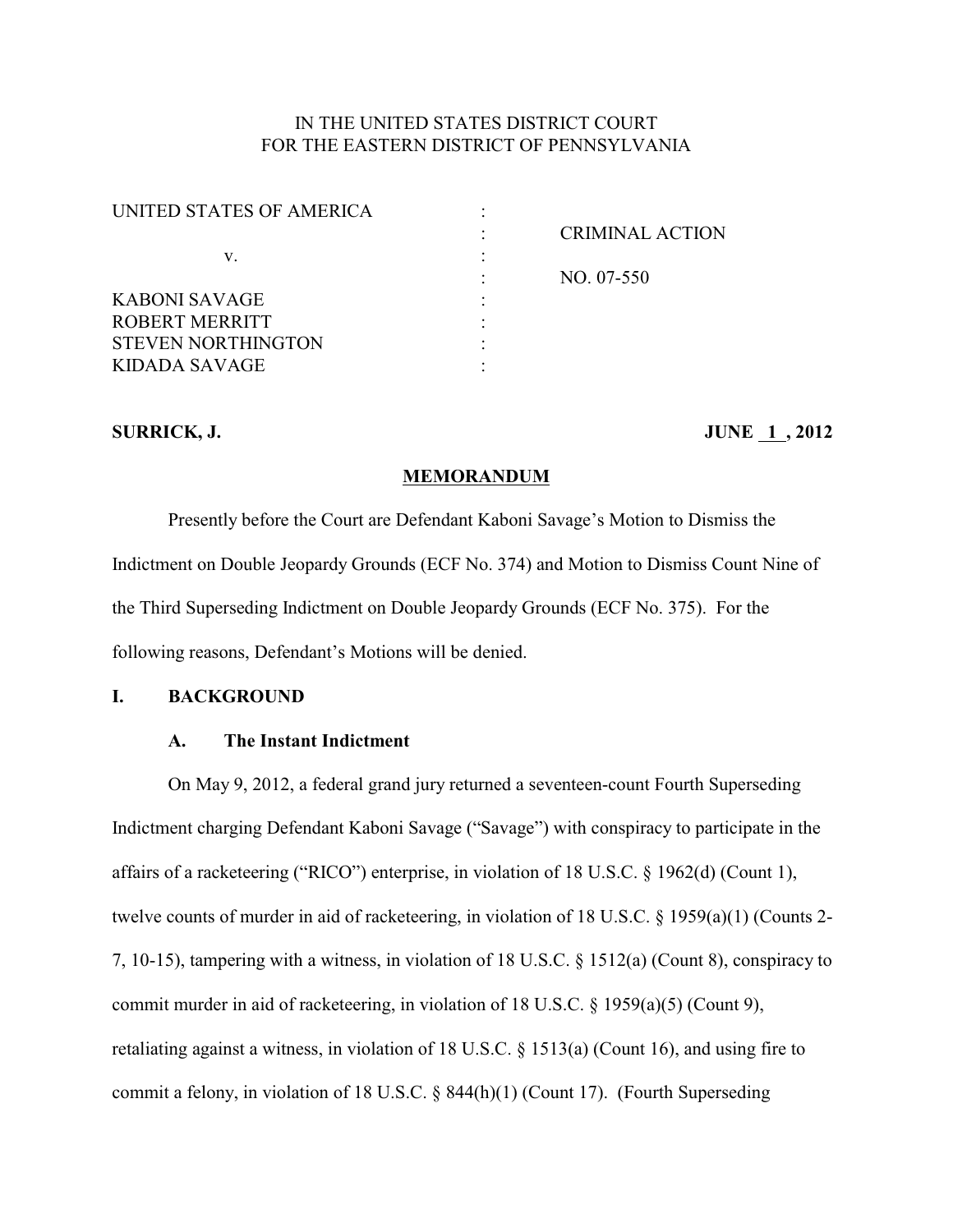Indictment, ECF No. 480.) Savage was charged, along with three co-defendants, Steven Northington, Robert Merritt, and his sister, Kidada Savage ("Kidada").<sup>1</sup> Defendant Lamont Lewis was also charged in the First Superseding Indictment. The charges against Lewis were disposed of by guilty plea on April 21,  $2011<sup>2</sup>$ 

All Defendants are charged on the RICO conspiracy count (Count 1). In addition, Northington is charged on Counts 5, 7, and 8. Merritt is charged on Counts 9, 10-15, 16 and 17. Kidada is charged on Counts 10-15, 16 and 17. (Fourth Superseding Indictment.) On March 14, 2011, the Government filed a notice of intent to seek the death penalty against Savage, Merritt and Northington. (ECF Nos. 196, 197, 198.) The Government is not seeking the death penalty against Kidada.

In Count 1, the RICO conspiracy count, the Government alleges that all four Defendants were members of a regional criminal organization, which was based in North Philadelphia and was known as the "Kaboni Savage Organization" ("KSO"). From late 1997 through April 2010, this racketeering enterprise conspired and agreed to distribute large quantities of controlled substances, to commit murder and arson, and to tamper with, and retaliate against, witnesses who had testified, or were about to testify, against the racketeering enterprise or its members. The

 $<sup>1</sup>$  For ease of reference, we refer to Kidada Savage by her first name.</sup>

 $2$  The First Superseding Indictment was filed on April 8, 2009. (ECF No. 51.) The Second Superseding Indictment was filed on June 22, 2011. (ECF No. 229.) The Third Superseding Indictment was filed on September 7, 2011. (ECF No. 284.)

The Government filed the Fourth Superseding Indictment after Savage filed the Motion to Dismiss and the Motion to Dismiss Count Nine. The Fourth Superseding Indictment is almost identical to the Third Superseding Indictment, except for four minor changes, which include rearranging three covert acts in chronological order, changing the dates of two overt acts, and changing the initials of one cooperating co-conspirator. For purposes of this Memorandum, we will refer to the allegations as they are stated in the Fourth Superseding Indictment.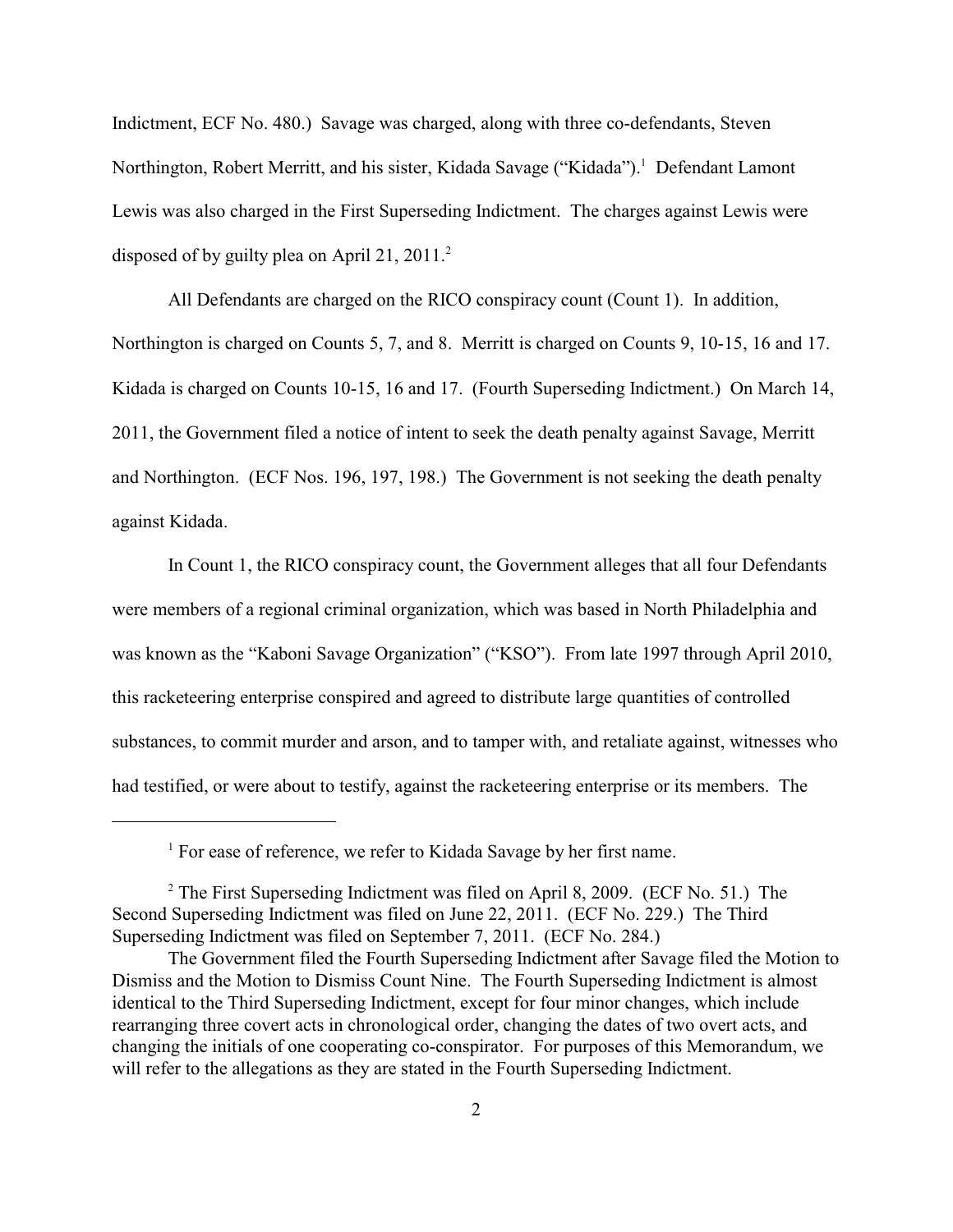KSO packaged, prepared and distributed cocaine, crack and phencylclidine ("PCP") throughout the greater Philadelphia area, and collected drug proceeds in exchange. The KSO operated drug distribution centers, also known as "drug corners," throughout North Philadelphia and maintained control of these drug corners through a pattern of threats, intimidation, violence and murder. (Fourth Superseding Indictment 5.) The KSO was also committed to maintaining, preserving, protecting and expanding its power, territory and profits. It did this by tampering with and retaliating against Government witnesses and their families through the use of threats, intimidation, violence and murder.

Counts 2 through 7 charge murder in aid of racketeering for the murders of Kenneth Lassiter (Count 2), Mansur Abdullah (Count 3), Carlton Brown (Count 4), Barry Parker (Count 5), Tyrone Toliver (Count 6) and Tybius Flowers (Count 7). (*Id.*) Savage is charged on all of these counts while Northington is charged on Counts 5 and 7. In Count 8, the witness tampering charge, the Government alleges that Savage and Northington murdered Tybius Flowers with the intent to prevent Flowers' attendance and testimony at Savage's trial for the murder of Kenneth Lassiter in the Philadelphia Court of Common Pleas. In Count 9, Savage and Merritt are charged with conspiracy to murder in aid of racketeering. It is alleged in Count 9 that Savage and Merritt agreed with each other and with Lewis and Kidada to commit arson at the home of Eugene Coleman's family members, in retaliation for Coleman testifying against Savage before a federal grand jury. Six people were killed during the arson, including three young children and Coleman's mother. Counts 10 through 15 charge Savage, Kidada and Merritt for the arsonmurders of the Coleman family members: Marcella Coleman (Count 10), Tameka Nash (Count 11), Sean Anthony Rodriguez (Count 12), Tajh Porchea (Count 13), Khadija Nash (Count 14),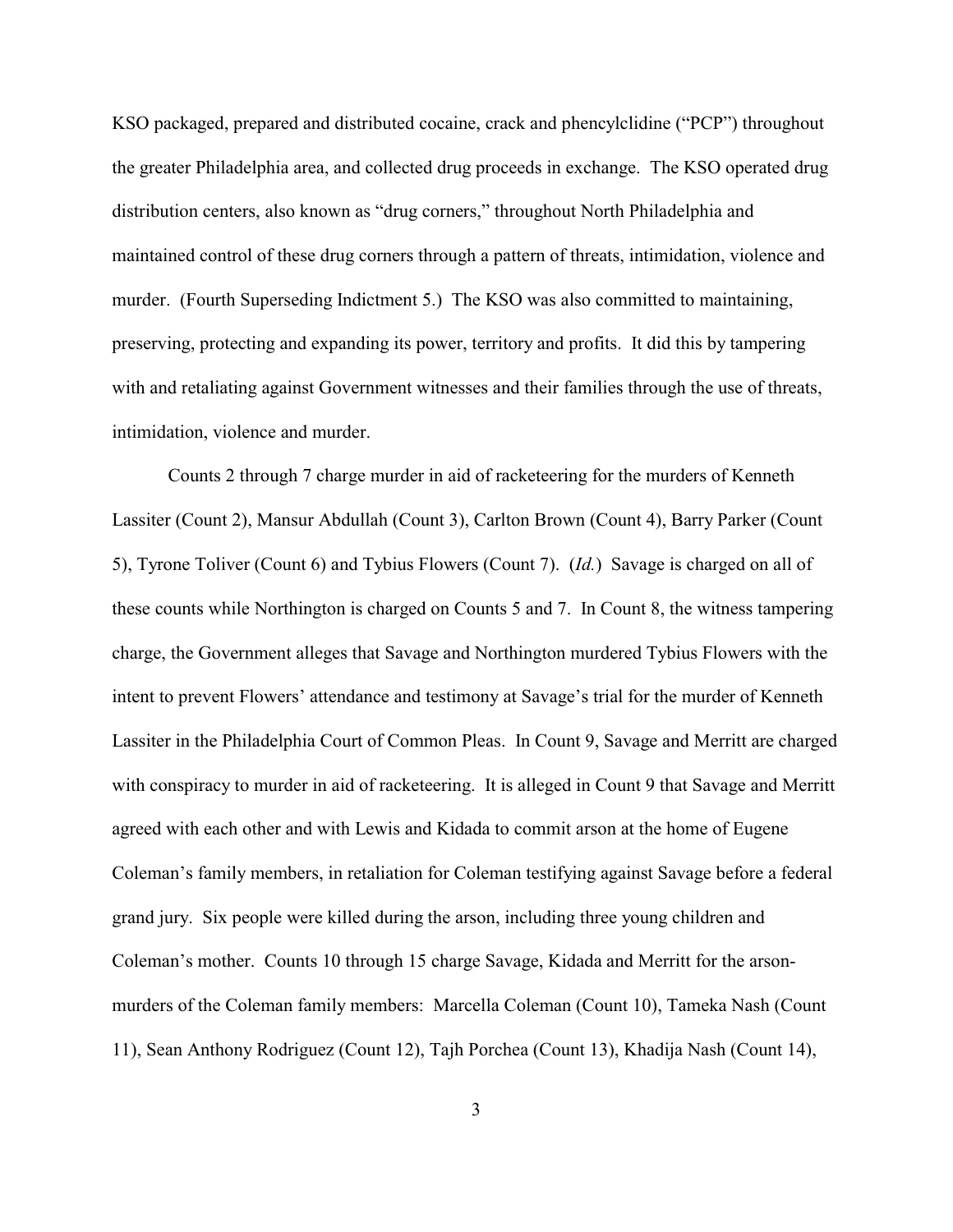and Damir Jenkins (Count 15). Count 16 charges Savage, Kidada and Merritt with retaliation against a witness, and Count 17 charges these Defendants with using fire to commit a felony. These Counts both relate to the murder of Coleman's family members.

## **B. The Prior Indictment, Conviction and Sentencing in 2005**

 On February 9, 2005, a grand jury returned a twenty-four count Second Superseding Indictment (the "2005 Indictment") against Savage, Northington and four other co-defendants. *See United States v. Savage*, No. 04-269 (E.D. Pa.), at ECF No. 448.<sup>3</sup> Except for Savage and Northington, none of the other co-defendants named in the 2005 Indictment are charged in the instant Indictment.

The 2005 Indictment charged Savage with conspiring to manufacture and distribute cocaine base, in violation of 21 U.S.C. §§ 846 and 841 (Count 1), five counts of money laundering, in violation of 18 U.S.C. § 1956(a)(1)(B)(i) (Counts 4-8), possessing a firearm in furtherance of a drug trafficking offense, in violation of 18 U.S.C. § 924(c)(1) (Count 10), possession of a firearm by a convicted felon, in violation of 18 U.S.C. § 922(g)(1) (Count 12), three counts of threatening a witness, in violation of 18 U.S.C. 1512(a)(2)(A) (Counts 13-15), three counts of threatening to retaliate against a witness, in violation of 18 U.S.C. § 1513(b)(2) (Counts 16-18), and two counts of using a telephone to facilitate drug trafficking, in violation of 21 U.S.C. § 843(b) (Counts 19 and 20). *See Savage*, No. 04-269, at ECF No. 448. Northington was charged in Count 1, the drug conspiracy, and Counts 9, 11 and 12. *Id.*

<sup>&</sup>lt;sup>3</sup> The First Superseding Indictment in this criminal drug case was returned on May 19, 2004, and charged eighteen defendants in addition to Savage and Northington. *See Savage*, No. 04-269, at ECF No. 13. Fourteen of those defendants pleaded guilty before the Second Superseding Indictment was returned.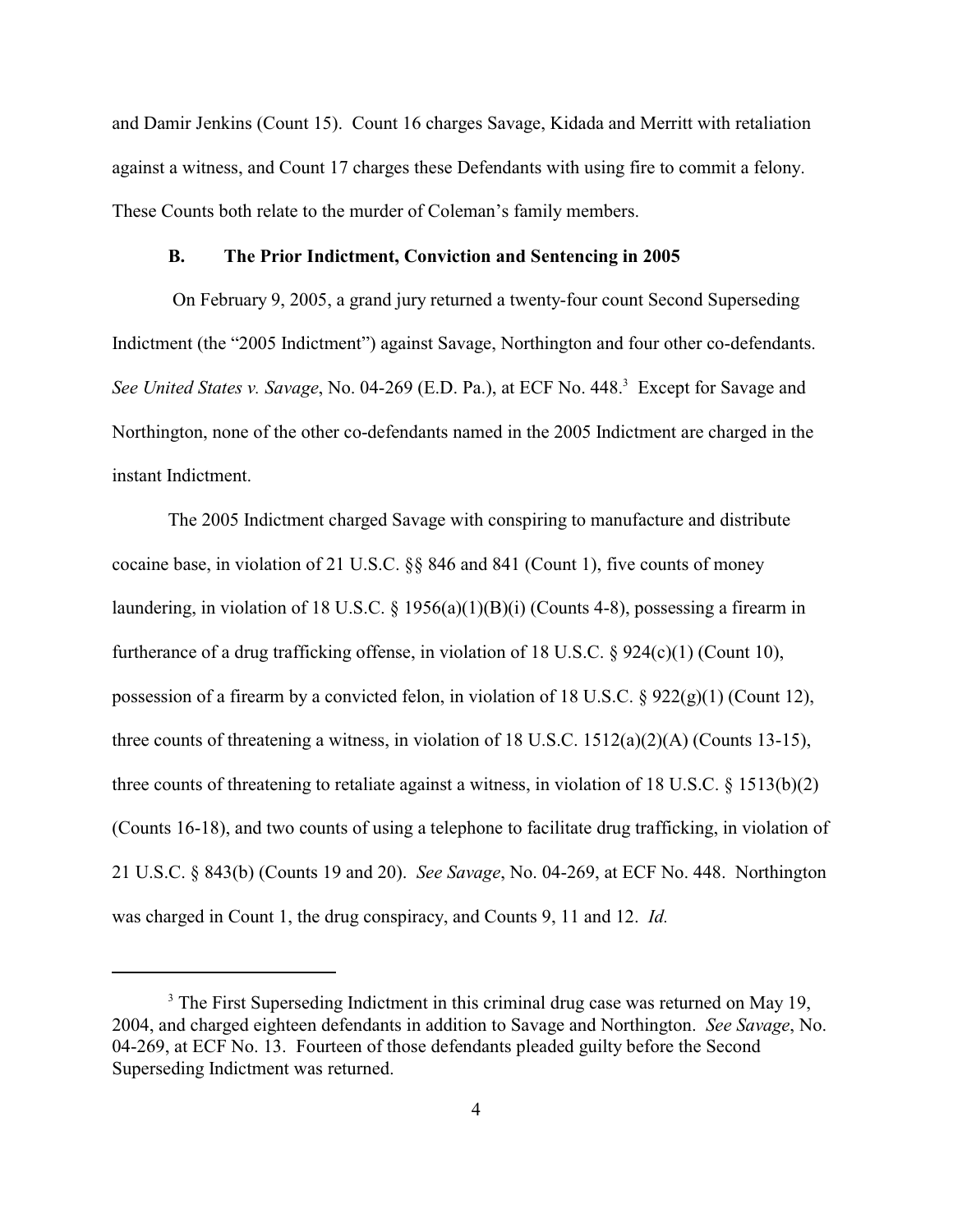The conspiracy count alleged that Savage and Northington, together with other coconspirators, conspired and agreed to manufacture and distribute more than five kilograms of cocaine, and more than 50 grams of crack. *Id.* According to the 2005 Indictment, Savage and Gerald Thomas, who was also named in the 2005 Indictment and in Count 1, supervised, managed and organized a drug trafficking enterprise referred to as the "Thomas-Savage Organization." *Id.* The enterprise operated in and around Philadelphia, obtained large quantities of drugs, supplied the drugs to co-conspirators for distribution, and collected proceeds from the distribution. *Id.*

On December 16, 2005, following a seven-week jury trial before the Honorable Mary A. McLaughlin, a jury found Savage guilty of fourteen (of the sixteen) Counts, including the drug conspiracy count (the "2005 Conviction").<sup>4</sup> See Savage, No. 04-269, at ECF No. 847. Northington was found guilty of two (of the four) Counts charged against him, including the drug conspiracy count. *See Savage*, No. 04-269, at ECF No. 896.<sup>5</sup> Based on Savage's convictions, he was subject to a mandatory minimum sentence of ten years and a statutory maximum sentence of life in prison. *See Savage*, No. 04-269, ECF No. 859 (Apr. 27, 2006 Sentencing Tr. 6-7 (on file with Court)). At sentencing, Savage was found to have a United States Sentencing Guidelines total offense level of 43 and a criminal history category of II. *Id.*; *Savage*, No. 04-269, at ECF No. 823. This resulted in a Guidelines range of life imprisonment. *See Savage*, No. 04-269, at

<sup>&</sup>lt;sup>4</sup> Savage was also found guilty of money laundering (Counts 4-8), possessing a firearm as a convicted felon (Count 12), threatening a witness (Counts 13-15), two counts of threatening to retaliate against a witness (Counts 16 and 18), and using a telephone to facilitate drug trafficking (Counts 19 and 20).

 $\frac{5}{1}$  Northington was also found guilty on Count 11. (ECF No. 896.)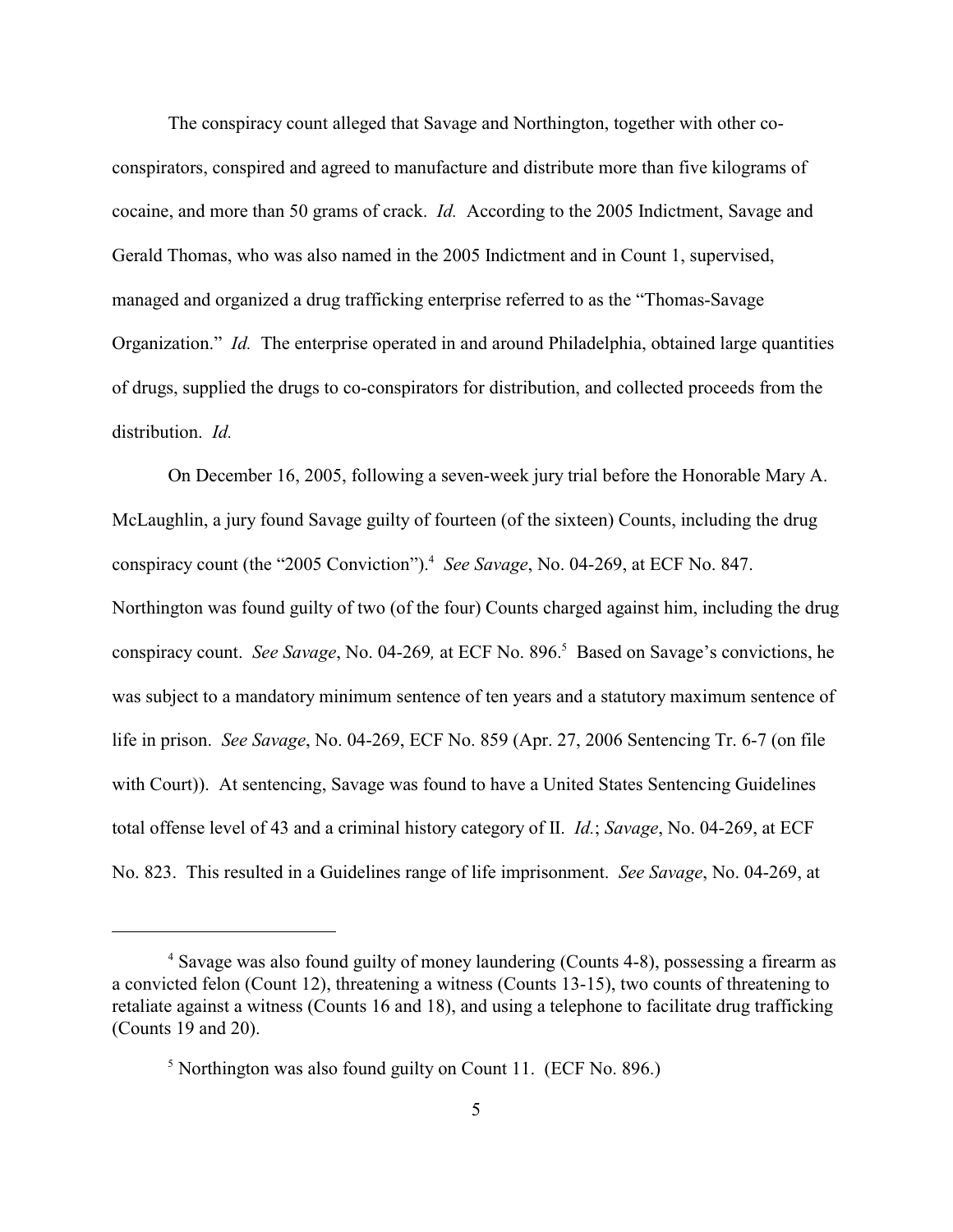ECF No. 859. Savage was ultimately sentenced to thirty years in prison. During his sentencing, the Government presented evidence to Judge McLaughlin that was unrelated to the charges in the 2005 Indictment. Specifically, the Government presented evidence of additional threats and intimidation made by Savage to witnesses and their families during the trial. *Id.* The Government also told Judge McLaughlin about the Coleman family murders. Based on this evidence, the Government requested an upward departure of at least four offense levels. *Id.* at 53 (noting that Savage's drug trafficking conduct alone should result in a life sentence, but that based on his conduct during trial, an upward adjustment is appropriate).

Northington was subject to a mandatory minimum sentence of ten years in prison and statutory maximum of fifty years in prison. *See Savage*, 04-269, ECF No. 841. During Northington's sentencing, the Government presented evidence that was unrelated to the conduct charged in the 2005 Indictment. Specifically, the Government's evidence showed that while the trial was underway, Northington threatened to kill the family of Robert Wilks, who was scheduled to testify at the trial. *Id.* The Government requested a two-level upward adjustment based on these threats. *Id.* at 8-9. He was subject to a total offense level of 36 and a criminal history category of III. This resulted in a Guidelines range of 235 to 293 months in prison. *See Savage*, 04-269, at ECF No. 968 (June 13, 2006 Sentencing Tr. (on file with Court)). Northington was sentenced on June 15, 2006 to 235 months, or approximately nineteen-and-ahalf years, in prison. *See Savage*, 04-269, at ECF No. 895. Northington's sentence fell at the bottom of his Guidelines range.

### **C. Procedural History**

By Order dated June 29, 2001, the deadline to file pretrial motions in this case was set for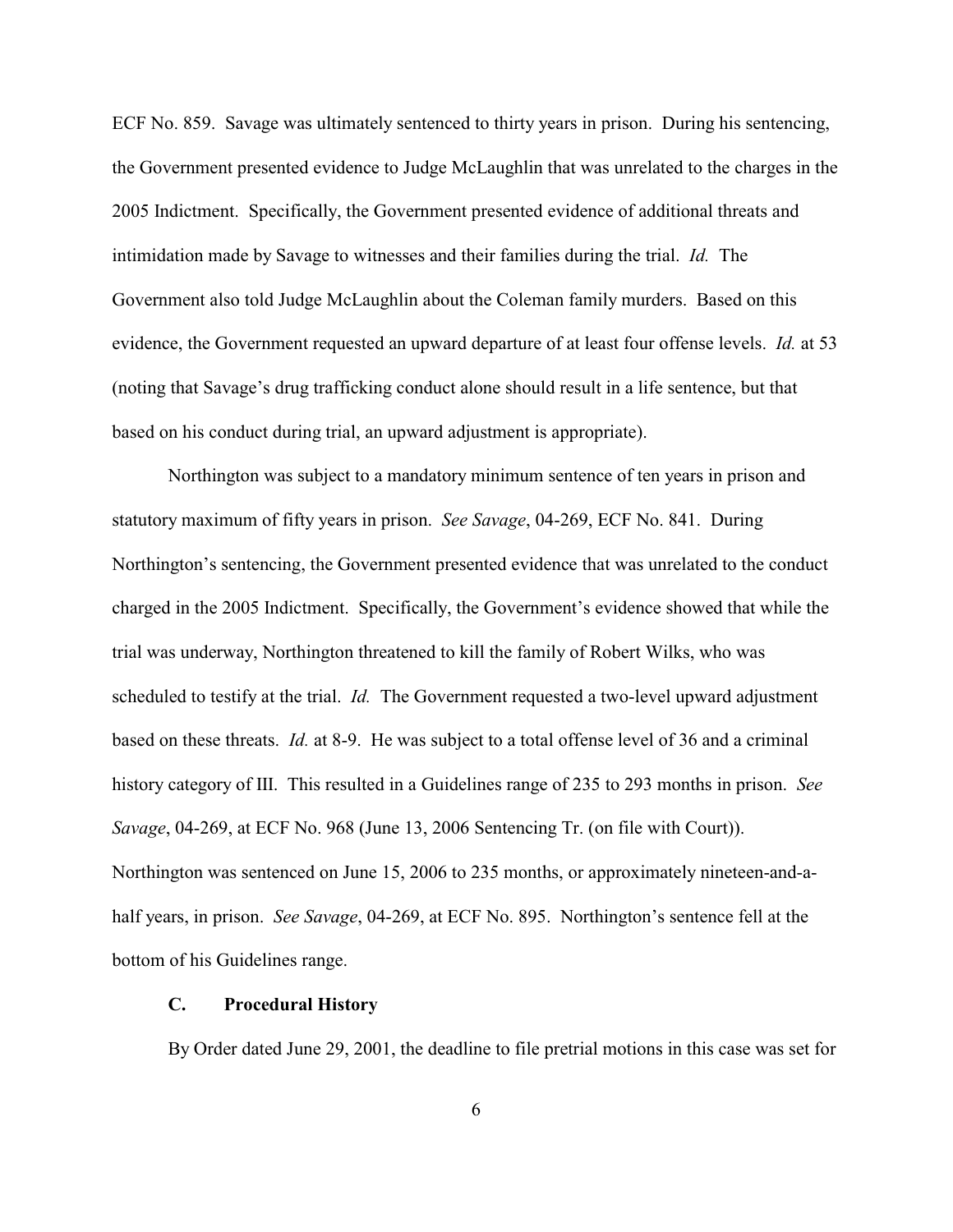February 21, 2012. (ECF No. 239.)<sup> $6$ </sup> The Defendants have filed approximately sixty-two pretrial motions. Savage filed the instant Motion to Dismiss the Indictment on Double Jeopardy Grounds on February 21, 2012. (Def.'s Mot. Dismiss, ECF No. 374.) Savage also filed a Motion to Dismiss Count Nine of the Third Superseding Indictment that same day. (Def.'s Mot. Dismiss Count 9, ECF No. 375.) The Government filed a joint response to these Motions on April 13, 2012. (Gov't's Resp., ECF No. 465.) Trial of Defendants is scheduled for September 2012.

### **II. DISCUSSION**

## **A. Standing of Defendants to Assert Double Jeopardy Claims**

As a preliminary matter, we must determine which Defendants have standing to join the Motions to assert the respective double jeopardy claims. Savage is the only Defendant that has filed pretrial motions asserting double jeopardy claims, and neither of his Motions asserts arguments on behalf of any of the other Defendants. All Defendants have, however, filed motions to join the other pretrial motions of their co-defendants. (*See* ECF Nos. 397 (Merritt seeking to join pretrial motions of Savage and Northington), 434 (Kidada seeking to adopt pretrial motions of all co-defendants), 365 (Northington seeking to join pretrial motions of Merritt).)<sup>7</sup> The Government does not object to any of the Defendants being permitted to join the

 $6$  The deadline for Kidada to file pretrial motions was extended until March 21, 2012. (ECF No. 357.)

<sup>&</sup>lt;sup>7</sup> Northington's motion to join Merritt's pretrial motions purportedly only seeks to join one of Merritt's motions, the motion to strike or modify the notice of intent to seek the death penalty (ECF No. 368). Merritt has filed a motion to join the pretrial motions of Savage and Northington. We will construe Northington's motion to join Merritt's pretrial motions liberally to include joinder of Merritt's pretrial motion to join Savage's pretrial motions. This will permit Northington to join in each of the co-defendants' motions to the same extent as Merritt, and thus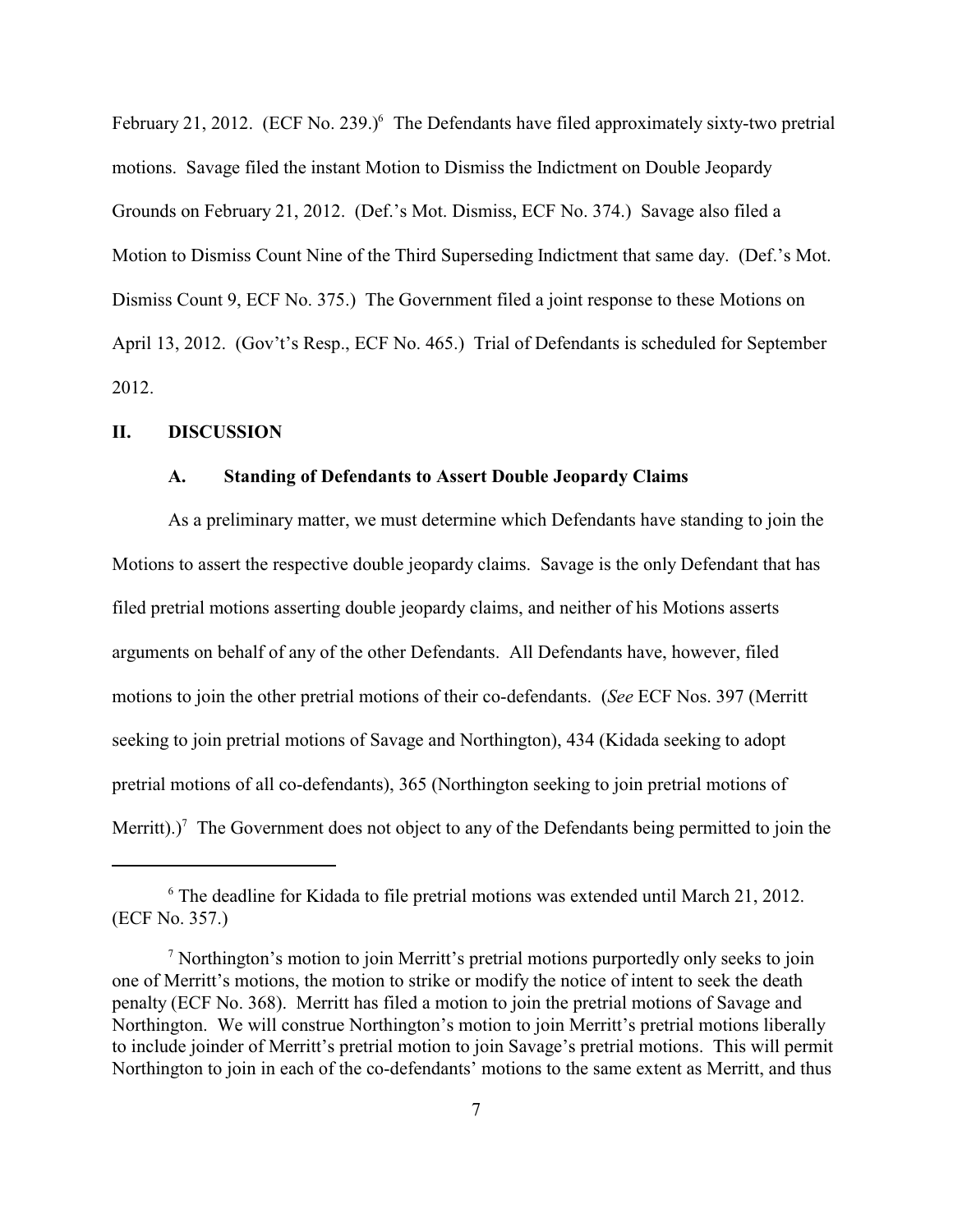motions filed by co-defendants, provided that each Defendant has standing to assert the issues raised in the respective motions. (*See* ECF No. 439.) In order to determine which of the Defendants have standing, we must look at the specific arguments raised in these double jeopardy Motions.

In the Motion to Dismiss the Indictment on Double Jeopardy Grounds, Savage argues that double jeopardy precludes the Government from prosecuting the instant Indictment because it charges the same crimes for which Savage was prosecuted and sentenced in the 2005 Indictment. In the prior prosecution, Savage was charged and convicted of, among other crimes, conspiracy to manufacture and distribute cocaine. In the instant Indictment, Savage is charged with RICO conspiracy and conspiracy to commit murder in aid of racketeering. Savage contends that the 2005 Indictment and the instant Indictment allege a single conspiracy, and that he has already been prosecuted and punished for this conspiracy. Of all Defendants charged in the instant Indictment, only Savage and Northington were charged in the 2005 Indictment. Both Savage and Northington were previously found guilty of conspiracy to manufacture and distribute cocaine, and both are now charged with RICO conspiracy. Accordingly, Savage and Northington have standing to assert this double jeopardy argument.

In the Motion to Dismiss Count Nine, Savage argues that the conspiracy to commit murder in aid of racketeering charge (Count 9) and the RICO conspiracy charge (Count 1) are impermissibly multiplicitous and that Count 9 should be dismissed. Count 1 charges all Defendants with RICO conspiracy and Count 9 charges Savage and Merritt with conspiracy to

Northington may join in the instant Motions to the extent that he has standing.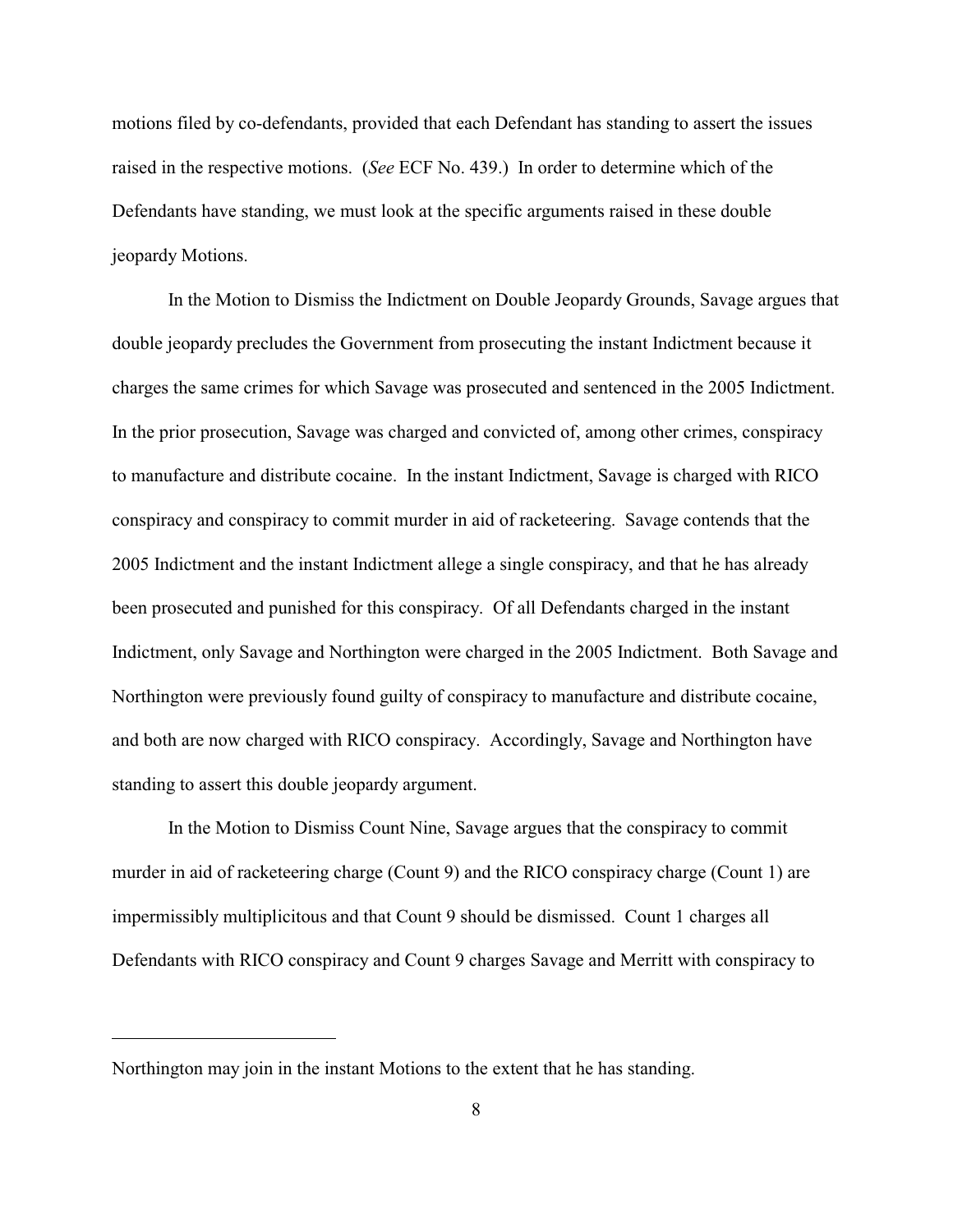commit murder in aid of racketeering. Accordingly, only Savage and Merritt have standing to assert the arguments raised in the Motion to Dismiss Count Nine.

### **B. Motion to Dismiss Indictment**

The Fifth Amendment guarantees that no person shall "be subject for the same offence to be twice put in jeopardy of life or limb." U.S. Const. amend. V. The Double Jeopardy Clause is an affirmative defense that attaches when it is "shown that the two offenses charged are in law and in fact the same offense." *United States v. Felton*, 753 F.2d 276, 278 (3d Cir. 1985). Double jeopardy "'protects against three distinct abuses: a second prosecution for the same offense after acquittal; a second prosecution for the same offense after conviction; and multiple punishments for the same offense.'" *United States v. \$184,505.01 in U.S. Currency*, 72 F.3d 1160, 1165 (3d Cir. 1995) (quoting *United States v. Halper*, 490 U.S. 435, 440 (1989)).

Defendants have the initial burden of putting their double jeopardy claims at issue. As

the Third Circuit has explained:

[A] defendant moving to dismiss an indictment on double jeopardy grounds has the burden of going forward with the evidence by putting his double jeopardy claim in issue. If the defendant makes a non-frivolous showing of double jeopardy, he is entitled to a pre-trial evidentiary hearing to determine the merits of his claim. Once the defendant has made out his prima facie case, the burden of persuasion shifts to the government to prove by a preponderance of the evidence that [the indictments or punishments are not for the same offense].

*United States v. Garcia*, 919 F.2d 881, 886-87 (3d Cir. 1990) (quoting *United States v. Liotard*, 817 F.2d 1074, 1077 (3d Cir. 1987)).

The Double Jeopardy Clause prevents the Government from splitting one conspiracy into multiple prosecutions. *United States v. Becker*, 892 F.2d 265, 268 (3d Cir. 1989); *see also United States v. Rigas*, 605 F.3d 194, 212 (3d Cir. 2010) ("[A] single conspiracy should not be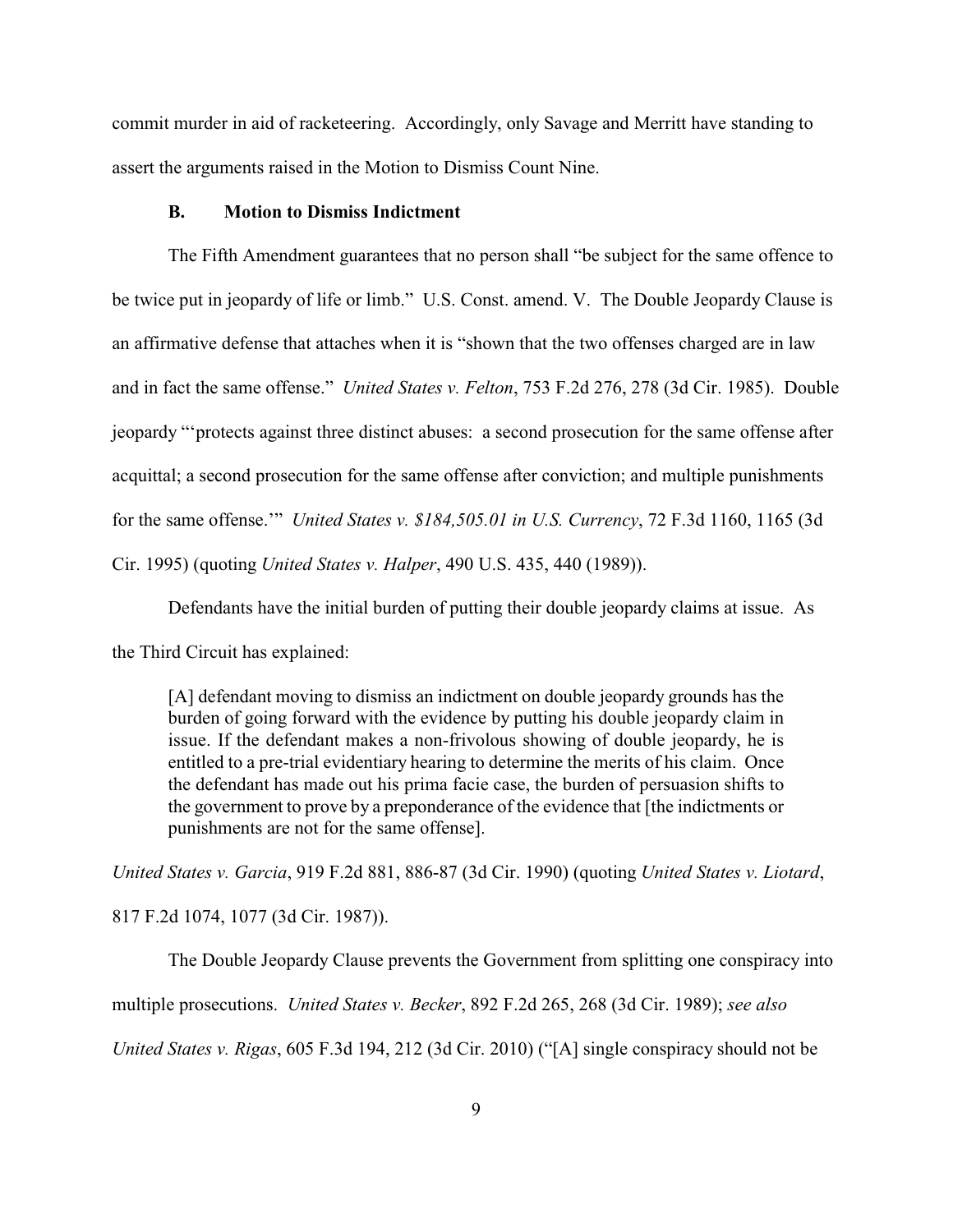divided into multiple prosecutions, each alleging different overt acts."). "Importantly, the Double Jeopardy Clause prohibits repeat trials for the same offense, not for the same conduct." *Rigas*, 605 F.3d at 204.

The test for determining whether two offenses are "the same" for purposes of double jeopardy was articulated by the Supreme Court in the seminal case of *Blockburger v. United States*, 284 U.S. 299, 304 (1932). Under *Blockburger*, "where the same act or transaction constitutes a violation of two distinct statutory provisions, the test to be applied to determine whether there are two offenses or only one, is whether each provision requires proof of a fact which the other does not." *Id.*; *see also Albernaz v. United States*, 450 U.S. 333, 337 (1981); *United States v. Grayson*, 795 F.2d 278, 281-82 (3d Cir. 1986); *Rigas*, 605 F.3d at 204. In other words, under the *Blockburger* test, "a court looks to the statutory elements of the crime charged to determine if there is an overlap." *Rigas*, 605 F.3d at 204 (quoting *United States v. Chorin*, 322 F.3d 274, 281 (3d Cir. 2003)). *Blockburger* is a rule of statutory construction used to determine legislative intent. *Grayson*, 795 F.2d at 282 ("In essence, the ultimate question of whether two offenses are the same, under *Blockburger*, is one of legislative intent."); *Garrett v. United States*, 471 U.S. 773, 779 (1985). The test is used "for determining whether Congress intended to separately punish violations of distinct statutory provisions, and is therefore inapplicable where a single statutory provision was violated." *Rigas*, 605 F.3d at 204.

As noted above, Savage asserts two double jeopardy arguments in support of dismissing the instant Indictment. Savage argues that by including the RICO conspiracy charge in the instant Indictment, the Government seeks to prosecute him for the same offenses for which he was already charged, prosecuted and sentenced in the 2005 Conviction. In other words, when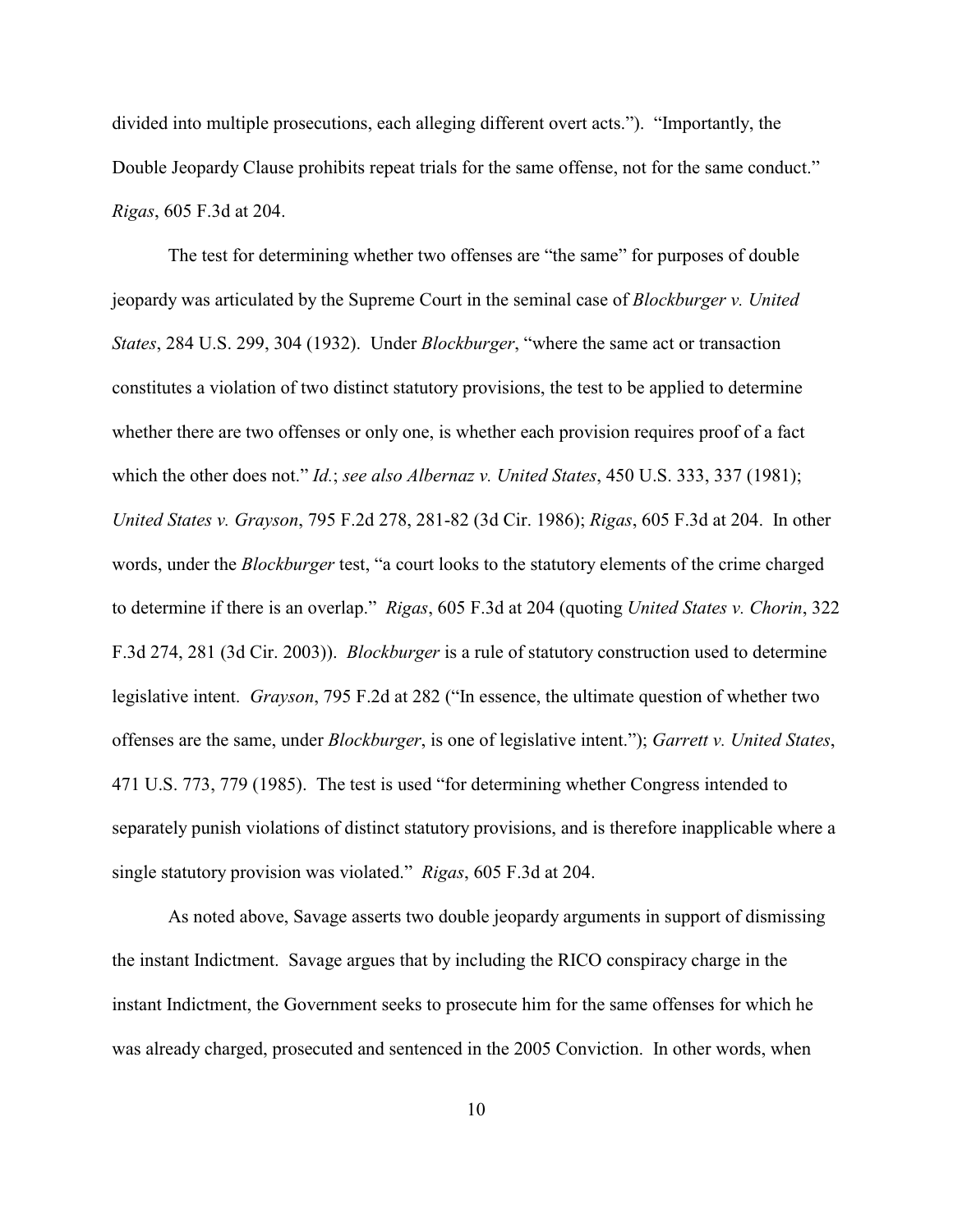read together, the 2005 Indictment and the instant Indictment allege a single conspiracy, and the instant Indictment represents a successive prosecution for the same offense, in violation of the Double Jeopardy Clause. Savage also argues that he was already punished for the conduct alleged in the instant Indictment by being sentenced for the 2005 Conviction. Thus, being subject to the instant Indictment may result in multiple punishments for the same offense, in violation of his double jeopardy rights.

## *1. Successive Prosecution for the Same Offense*

In *United States v. Grayson*, a case factually and legally indistinguishable from the instant case, the Third Circuit considered whether successive prosecutions and punishments for a RICO offense and the underlying predicate acts violated the Double Jeopardy Clause. In 1984, a federal grand jury returned an indictment charging the defendant and ten other members of a motorcycle club with RICO conspiracy, RICO substantive violations, and engaging in a continuing criminal enterprise ("CCE"). *Grayson*, 795 F.2d at 280. During trial, the government introduced evidence of the defendant's two prior drug conspiracy convictions as evidence of the requisite predicate acts for the RICO conspiracy and CCE counts. *Id.* at 282.<sup>8</sup> The defendant argued that introduction of this evidence violated his right to be protected from double jeopardy. *Grayson*, 795 F.2d at 282.

The Third Circuit first reviewed the language and legislative history of the RICO statutes and determined that it was Congress' intention to allow for the separate prosecution and punishment of predicate offenses and subsequent RICO offenses. *Id.* ("RICO's statutory

<sup>&</sup>lt;sup>8</sup> The defendant had previously been convicted of conspiracy to manufacture methamphetamine in 1977, and conspiracy to manufacture PCP in 1983. Both convictions were in violation of 21 U.S.C. § 846.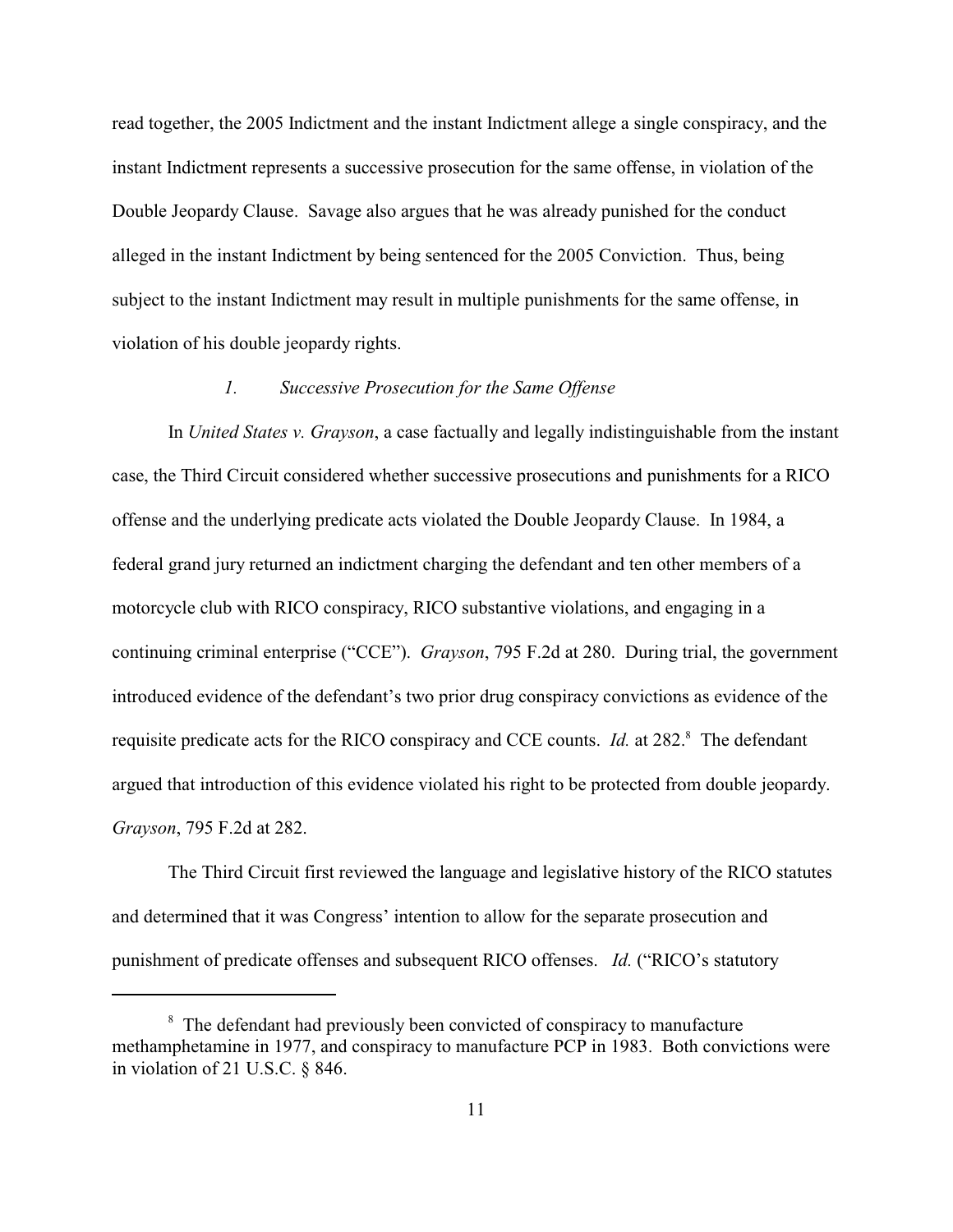language indicates that Congress sought to supplement, rather than supplant, existing crimes and penalties."); *see also United States v. Pungitore*, 910 F.2d 1084, 1135 (3d Cir. 1990) (discussing language of RICO statute and stating that "the RICO conspiracy and the predicate conspiracy are distinct offenses with entirely different objectives"); *United States v. Irizarry*, 341 F.3d 272, 292- 93 n.7 (3d Cir. 2003) ("Congress' purpose in enacting RICO was to eradicate organized crime by bring[ing] the often highly diversified acts of a single organized crime enterprise under RICO's umbrella . . . . The government can prosecute a series of different conspiracies in a single RICO count so long as all of the different conspiracies relate to the affairs of a single enterprise."). The Court stated in *Grayson* that the language of RICO "suggests that Congress envisioned the situation where a defendant is convicted and sentenced for a racketeering act and subsequently charged with a RICO violation based on the prior conviction." *Grayson*, 795 F.2d at 282. The Court also noted that this interpretation of Congress' intent is supported by the decisions of other Circuit Courts. *Id.* at 283 (citing cases from the Second, Fifth and Ninth Circuits); *see also United States v. Persico*, 832 F.2d 705, 711 (2d Cir. 1987) ("Congress intended to permit conduct resulting in prior convictions to be used as predicate acts of racketeering activity to establish subsequent RICO convictions.").

After determining that Congress intended separate prosecutions and cumulative punishments for substantive RICO violations and predicate offenses, the *Grayson* Court considered whether a RICO offense is the "same offense" as one or more of its predicate offenses for purposes of double jeopardy. *Id.* at 283. The Court recognized that "[a] RICO offense is not, in a literal sense, the 'same' offense as one of the predicate offenses," and that RICO offenses and predicate offenses are "intended to deter two different kinds of activity—'racketeering' on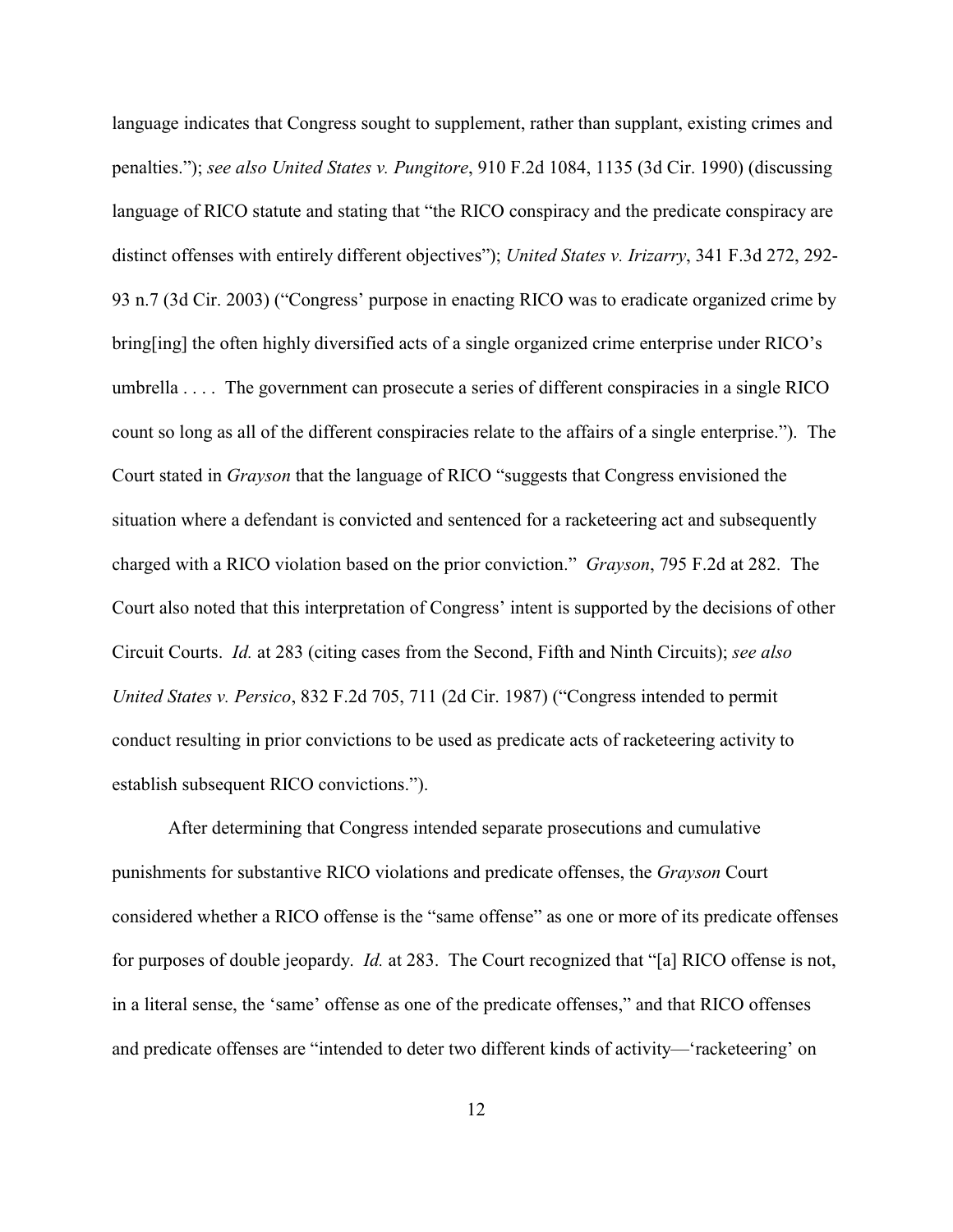the one hand and narcotics violations on the other." *Id.* The Court ultimately concluded that prosecuting the defendant for the predicate drug conspiracy and then subsequently prosecuting him for RICO offenses, including RICO conspiracy, was not inconsistent with the Double Jeopardy Clause. *Id.*<sup>9</sup>

*Grayson* is controlling. Savage's argument that the instant Indictment subjects him to double jeopardy as a result of his prior drug conspiracy charge was squarely addressed and flatly rejected by the Third Circuit in *Grayson*. Like the defendant in *Grayson*, Savage faces a RICO conspiracy charge after having been previously prosecuted for a predicate drug conspiracy under 21 U.S.C. § 846. Also like the defendant in *Grayson*, Savage's prior drug activities charged in

<sup>&</sup>lt;sup>9</sup> The *Grayson* Court noted that in accordance with Supreme Court precedent, "the *Blockburger* rule is not controlling when the legislative intent is clear from the face of the statute or the legislative history" that two offenses are the same. *Grayson*, 795 F.2d at 282. Since the Court had determined that "Congress, in enacting RICO, sought to allow the separate prosecution and punishment of predicate offenses and a subsequent RICO offense," it did not need to apply the *Blockburger* test. *Id.*

In *United States v. Bennett*, 44 F.3d 1364 (8th Cir. 1995), the Eighth Circuit reached the same conclusion as the *Grayson* Court, that double jeopardy is not violated by a prosecution for RICO conspiracy and substantive RICO violations after a prior prosecution for drug conspiracy. The Court in *Bennett* applied the *Blockburger* test in arriving at this conclusion. *Id.* at 1373. The defendant, who had been indicted for RICO conspiracy and substantive offenses, filed a motion to dismiss the indictment on grounds that double jeopardy would be violated in light of his prior conviction for conspiracy to distribute heroin. *Id.* at 1371-72. The Eighth Circuit first concluded that Congress intended the RICO offenses to be separate from drug conspiracy offenses under 21 U.S.C. §§ 846, 848. *Id.* at 1373. The Court then applied the "same elements" test as articulated in *Blockburger* to determine whether the offenses are the same within the meaning of the Double Jeopardy Clause. *Id.* Under the same elements test, the Court identified the relevant statutory elements of the conspiracy statutes, and determined that the elements of the RICO charges were different than the elements of the drug conspiracy charges. *Id.* Specifically, RICO conspiracy requires proof of the existence of an enterprise, a "pattern of racketeering activity" and an agreement to violate RICO, all of which are not required to prove a drug conspiracy under § 846. In addition, a drug conspiracy under § 846 requires proof of an agreement to deal in narcotics, which is not required for RICO offenses. *Id.* The Court concluded that "[a]n examination of the statutory elements of the prior drug conspiracies . . . and the RICO offenses alleged in the current indictment reveals that these offenses are not the same." *Id.* at 1375.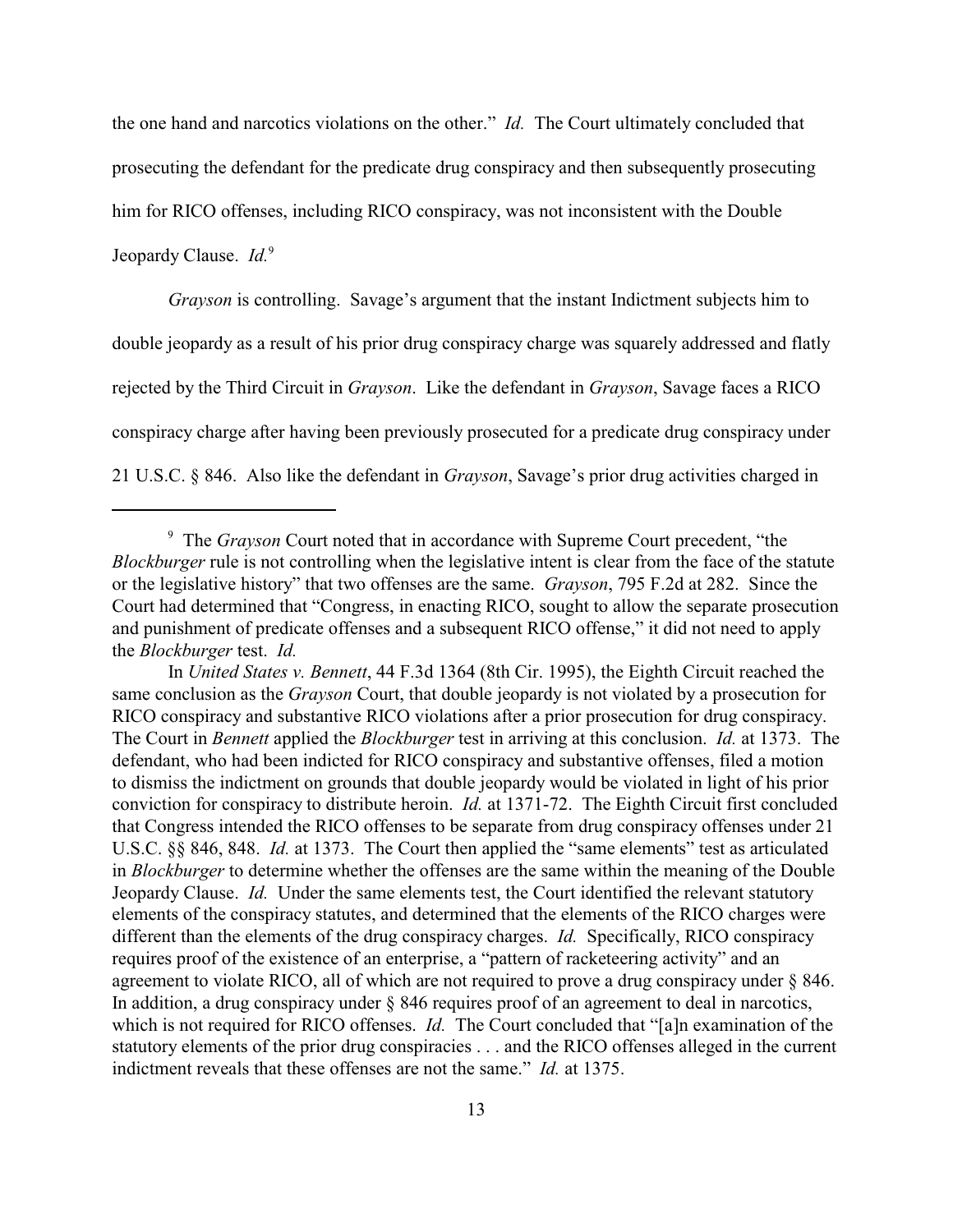the underlying conspiracy are not charged in the instant Indictment as substantive crimes but instead are used as evidence of the existence of a racketeering enterprise and the racketeering activities of such enterprise. In *Grayson*, the Third Circuit found no double jeopardy violation. Accordingly, Savage's double jeopardy claim here based on successive prosecutions must be rejected. *See Grayson*, 795 F.2d at 282-83; *see also Pungitore*, 910 F.2d at 1108 ("The double jeopardy clause does not bar a subsequent RICO prosecution which is based, in part, on predicate offenses for which the defendant already has been prosecuted."); *Bennett*, 44 F.3d at 1367, 1371- 72 (finding no double jeopardy violation where defendant was charged with RICO conspiracy and substantive offenses after having previously been charged with conspiracy to distribute heroin).

Savage not only ignores this controlling authority—indeed, he fails to even reference the *Grayson* opinion—he invites us to apply a different standard to this double jeopardy claim. Instead of applying the *Blockburger* test, Savage argues that the instant Indictment should be dismissed under the "totality of the circumstances" test. This test was adopted by the Third Circuit in *Liotard* as an alternative way to address double jeopardy claims for conspiracy charges. 817 F.2d at 1078. In *Liotard*, the Third Circuit considered a double jeopardy argument involving successive conspiracy prosecutions under 18 U.S.C. § 371. The defendant had been acquitted of a § 371 conspiracy to transport goods in interstate commerce and was subsequently charged with a § 371 conspiracy to steal from an interstate shipment of goods. *Id.* at 1076. The Third Circuit recognized that conspiracy indictments "raised special concerns that the 'same evidence test' might not adequately address." *United States v. Smith*, 82 F.3d 1261, 1267 (3d Cir. 1995); *see also Liotard*, 816 F.2d at 1078 ("The danger is that successive indictments against a single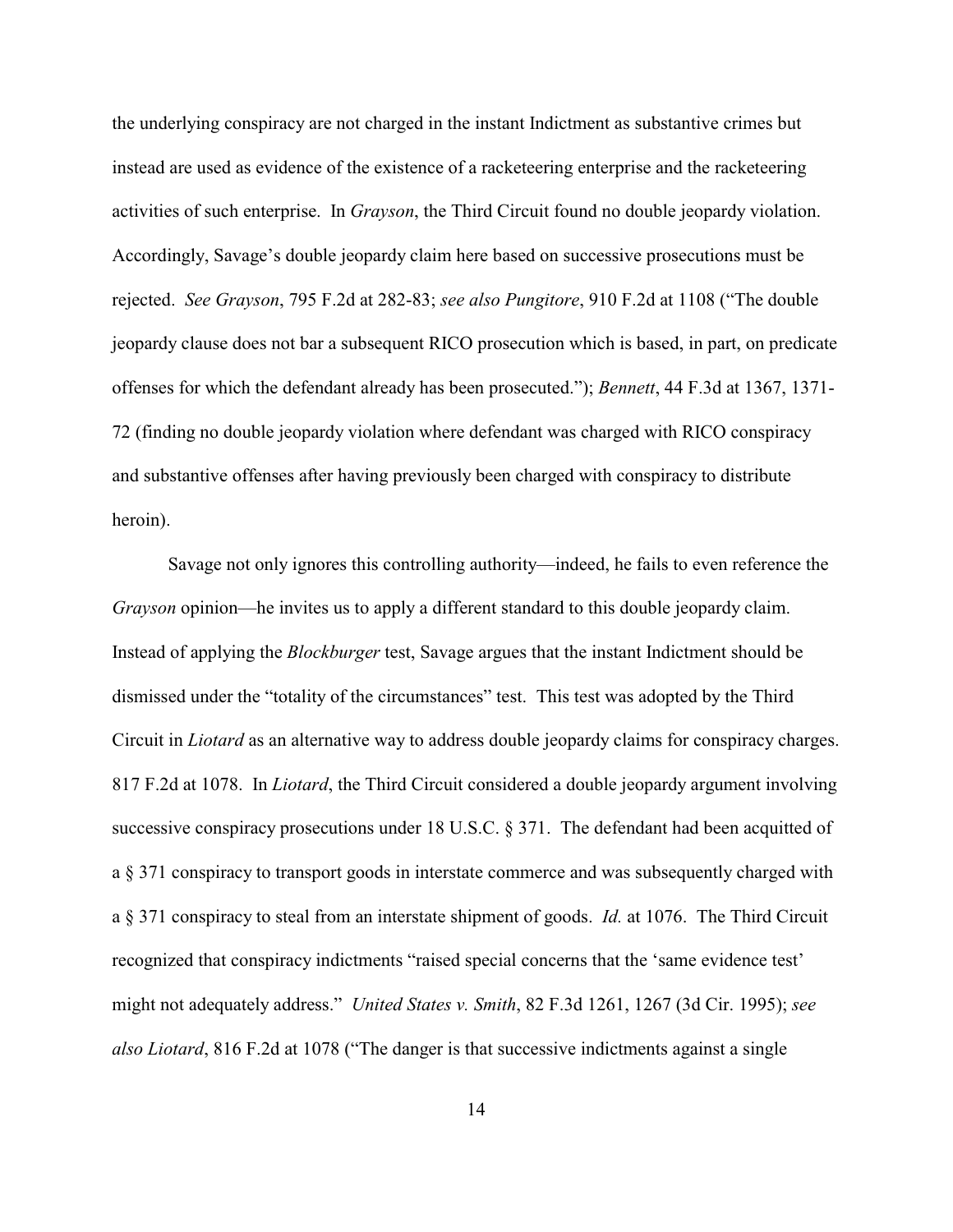defendant for participation in a single conspiracy might withstand same evidence scrutiny if the court places undue emphasis upon the evidence used to prove the commission of the overt acts alleged.").

Under the totality of the circumstances test set forth in *Liotard*:

[A] conspiracy defendant will make out a non-frivolous showing of double jeopardy if he can show that (a) the "locus criminis" of the two alleged conspiracies is the same, (b) there is a significant degree of temporal overlap between the two conspiracies charged, (c) there is an overlap of personnel between the two conspiracies (including unindicted as well as indicted coconspirators), and (d) the overt acts charged and the role played by the defendant according to the two indictments are similar.

*Id.* at 1078 (internal citations omitted). These factors are not exhaustive, and "different conspiracies may warrant emphasizing different factors." *Rigas*, 605 F.3d at 213 (quoting *Smith*, 82 F.3d at 1267). "The ultimate goal of the totality-of-the-circumstances test is to determine 'whether there are two agreements or only one.'" *Id.* (quoting *Smith*, 82 F.3d at 1267); *see also Becker*, 892 F.2d at 268 ("The critical determination is whether one agreement existed.").

Savage bases his entire successive prosecution argument on the totality of the circumstances test set forth in *Liotard*. However, the *Liotard* test does not apply to Savage's double jeopardy claim. The totality of the circumstances test applies where the successive conspiracy charges involve the same conspiracy statute. Here, the conspiracy charge in the 2005 Indictment and the conspiracy charge in the instant Indictment involve different conspiracy statutes.<sup>10</sup> Significantly, *Grayson*, which involved successive prosecutions under different

 $10$  In a footnote, Savage recognizes that the conspiracy charges involve different statutes. Nevertheless, Savage maintains that the totality of the circumstances test should govern this Court's review of his double jeopardy claims. Savage attempts to reserve his rights to submit a brief arguing his double jeopardy claims under the *Blockburger* test. This request is denied. Savage could have presented his double jeopardy arguments under both tests. In any event,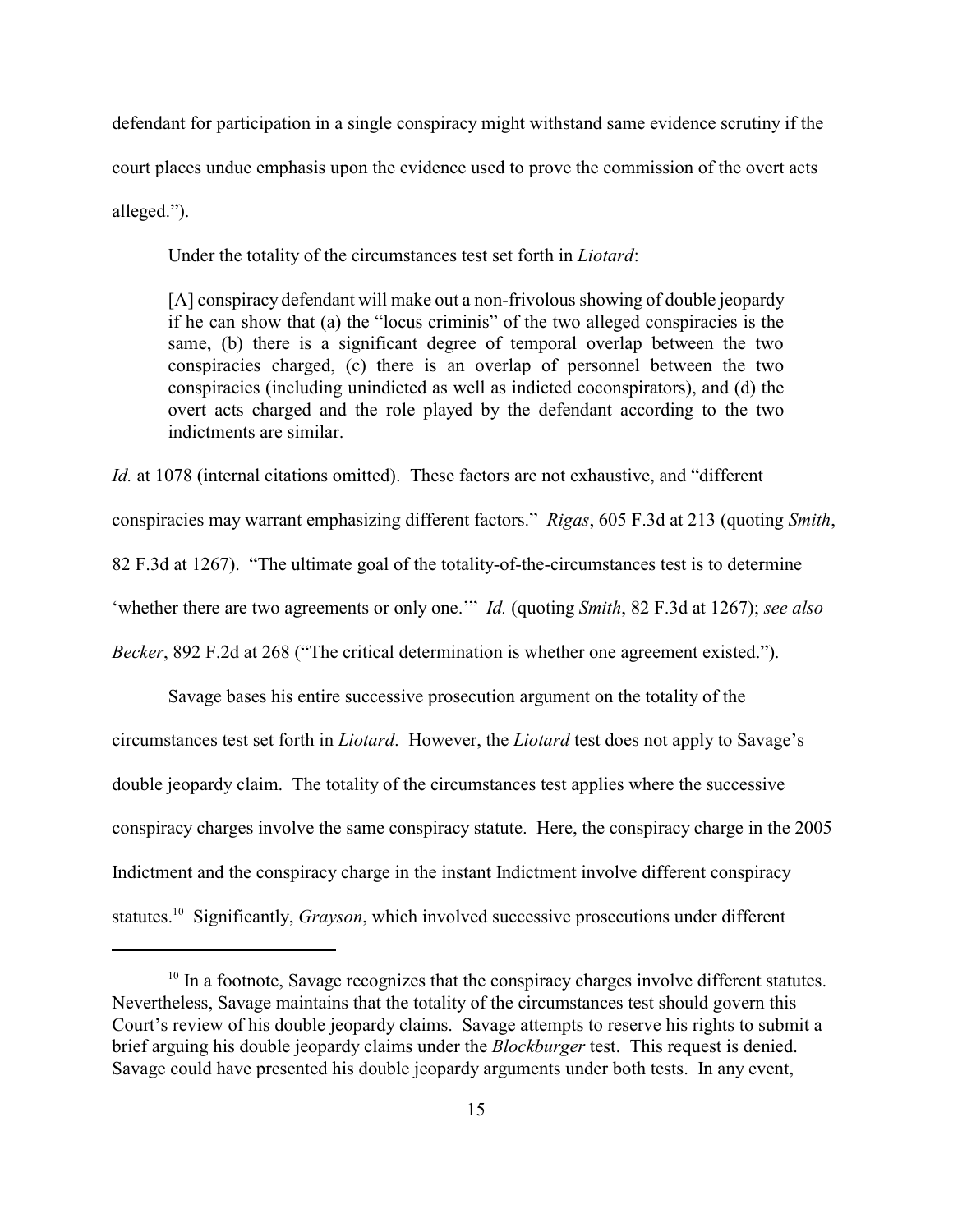conspiracy statutes, did not apply a totality of the circumstances test in evaluating the double jeopardy claims.<sup>11</sup> After deciding *Grayson* and *Liotard*, the Third Circuit has suggested on a number of occasions that application of the totality of the circumstances test is limited to cases where the prior conspiracy and the subsequent conspiracy are charged under the same conspiracy statute. *See, e.g.*, *United States v. Ciancaglini*, 858 F.2d 923, 929 (3d Cir. 1988) ("Because this case involves successive prosecutions of the same substantive and conspiracy RICO offenses, we will apply the 'totality of the circumstances test' outlined in *Liotard* to determine whether both indictments charge the same 'pattern of racketeering activity.'"); *Rigas*, 605 F.3d at 206 (noting that the Supreme Court has concluded that the *Blockburger* test applies where the defendant's conduct violated multiple conspiracy statutes); *cf. United States v. Komolafe*, 246 F. App'x 806, 812 (3d Cir. 2007) ("Where the same conduct violates two separate statutory provisions, the first step in the double jeopardy analysis is to determine whether the legislature . . . intended that each violation be a separate offense." (quoting *Garrett*, 471 U.S. at 778)). Moreover, a review of the cases in this Circuit that have applied *Liotard* to successive prosecution claims reveals that they involve conspiracy charges under the same conspiracy statute. *See, e.g., Rigas*, 605 F.3d at 212

supplemental briefing would be futile in light of controlling Third Circuit authority that precludes Savage's double jeopardy claim. *See Grayson*, 795 F.2d at 283; *see also Pungitore*, 910 F.2d at 1107-08 (relying on *Grayson* in finding no double jeopardy violation when prior conspiracy was used as predicate act in subsequent RICO conspiracy).

<sup>&</sup>lt;sup>11</sup> The Court recognizes that *Liotard* was decided after *Grayson*. However, any claim that *Grayson*'s precedential value is undermined by *Liotard*'s adoption of the totality of the circumstances must be rejected. *Liotard* was decided less than a year after *Grayson*. Nevertheless, *Grayson* was affirmed by the Third Circuit in a case that was decided after *Liotard*. *See Pungitore*, 910 F.2d at 1107-08 (applying *Grayson* and holding that prior conspiracy to extort money could be used as a predicate act in the defendant's subsequent RICO conspiracy prosecution).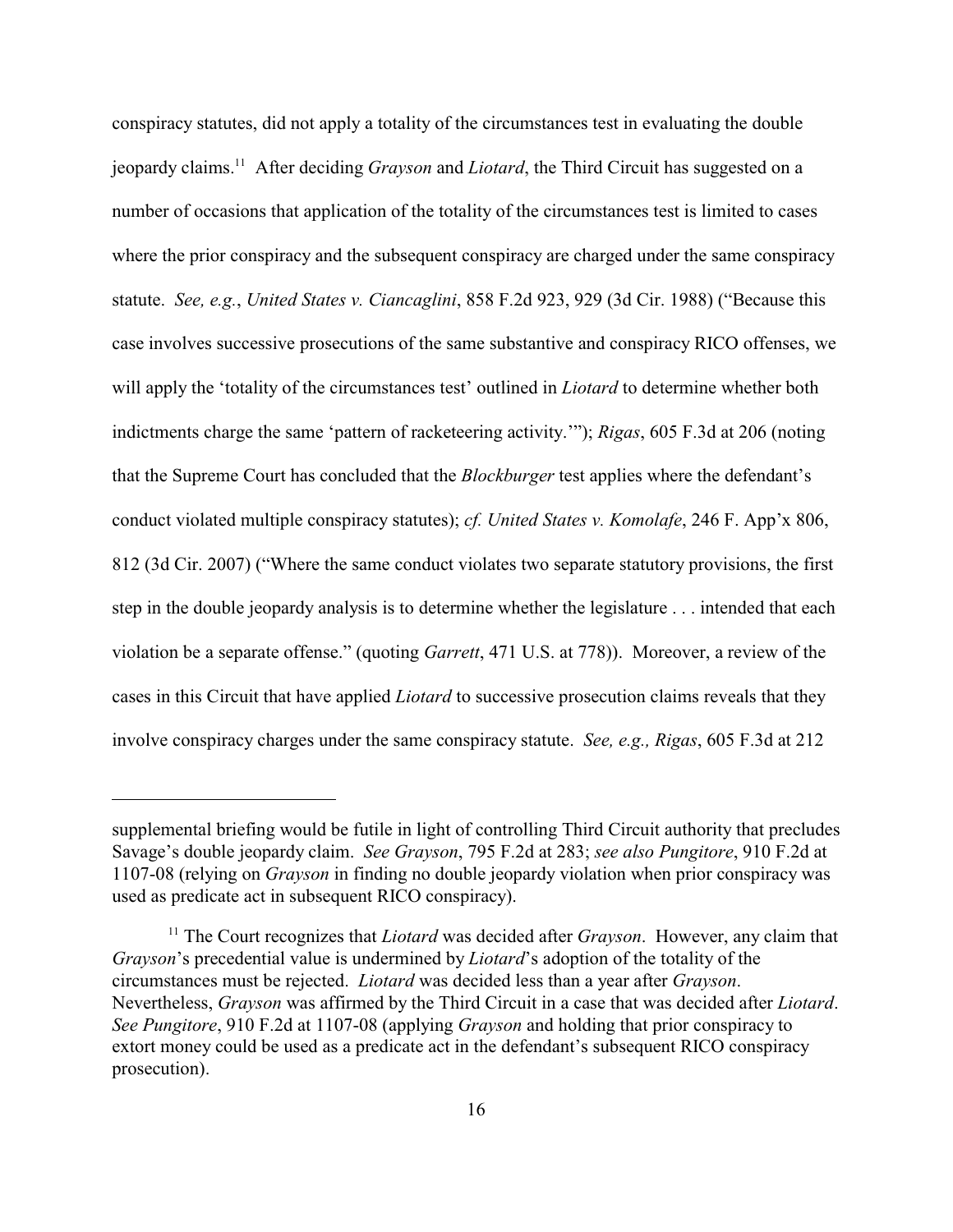(determining that the criminal conspiracy statute, 18 U.S.C. § 371, was intended to create a single offense and thus applying the totality of the circumstances test to successive prosecutions under § 371); *Ciancaglini*, 858 F.2d at 929 (applying *Liotard* to double jeopardy claim involving successive RICO substantive and RICO conspiracy charges); *United States v. Becker*, 892 F.2d 265, 268 (3d Cir. 1989) (applying *Liotard* to successive drug conspiracy charges under § 846); *United States v. Kelly*, Crim. No. 07-163, 2012 U.S. Dist. LEXIS 16323, at \*14-19 (W.D. Pa. Feb. 9, 2012) (applying *Liotard* to habeas petitioner's double jeopardy argument where charges involved same conspiracy statute).<sup>12</sup>

Even if we were to apply the totality of the circumstances test, Savage nevertheless fails to make a non-frivolous showing that his double jeopardy rights are at issue. The only factor in the totality of the circumstances test that weighs in Savage's favor is the fact that both indictments allege acts that primarily took place in Philadelphia. The remaining factors weigh against a finding that the conspiracy in the 2005 Indictment and RICO conspiracy are one and the same.

<sup>&</sup>lt;sup>12</sup> In one District Court case, the court applied both *Blockburger* and *Liotard* to a double jeopardy claim involving conspiracies charged under different conspiracy statutes. *See United States v. Harris*, No. 90-144, 1990 U.S. Dist. LEXIS 10462, at \*3-4, 7-9 (E.D. Pa. Aug. 13, 1990). The defendant in *Harris* had previously been convicted of, among other things, RICO conspiracy, for participating in a price-fixing scheme. *Id.* at \*1. In a subsequent prosecution, the defendant was charged with conspiracy to violate the Interstate and Foreign Travel or Transportation in Aid of Racketeering Enterprises Act ("ITAR"), in violation of 18 U.S.C. § 1952. *Id.* The court first applied the *Blockburger* test and determined that a RICO conspiracy and an ITAR conspiracy are distinct for purposes of double jeopardy. *Id.* at \*4. The court then applied the totality of the circumstances test, noting that the test is "a gloss applied to the *Blockburger* test where the statutes at issue charge conspiracy." *Id.* at \*7. The court determined that the defendant failed to make a non-frivolous showing of a double jeopardy violation. *Id.* at \*9.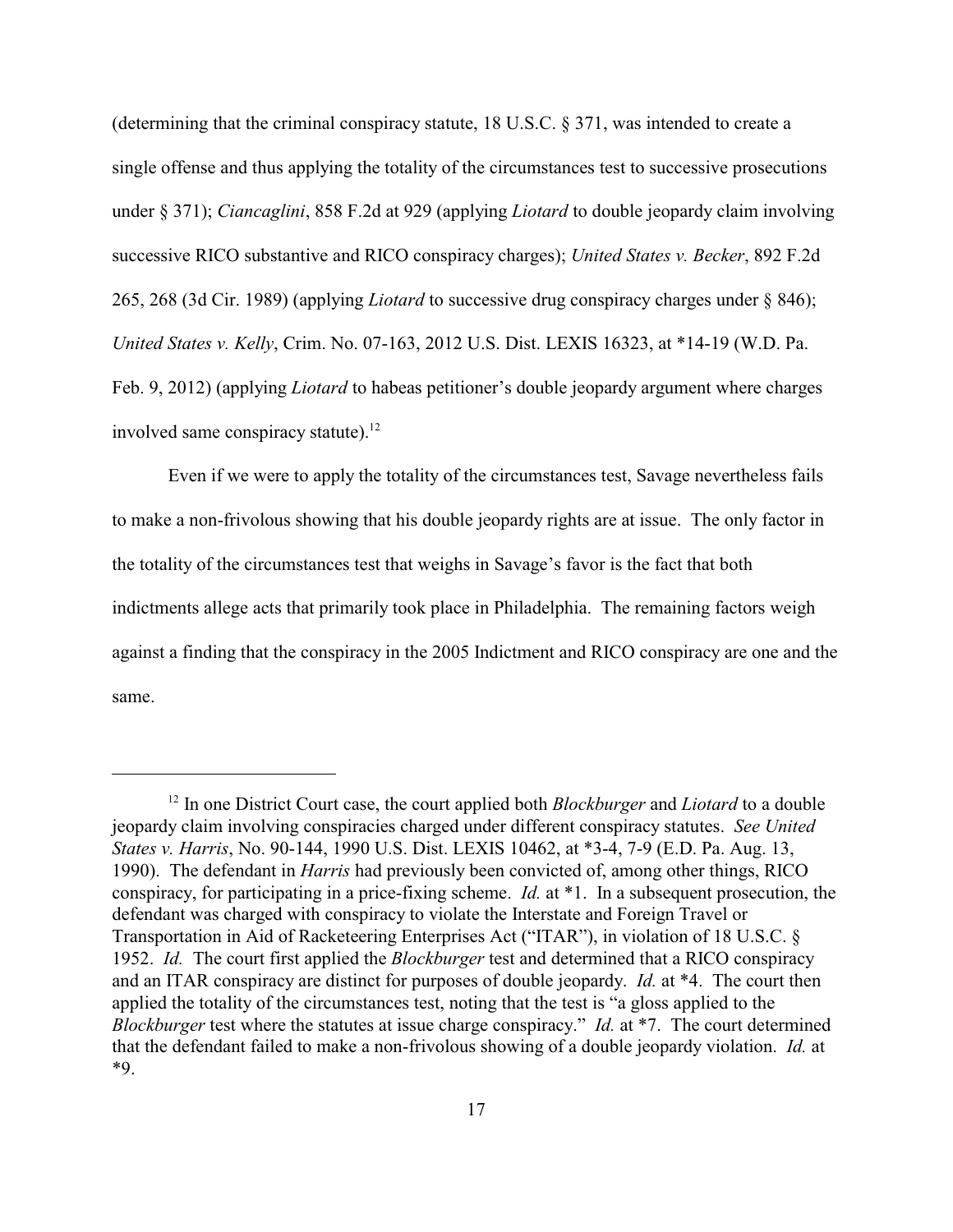First, and most importantly, the two conspiracies constitute two distinct agreements. *See Rigas*, 605 F.3d at 213 ("[T]he critical determination is whether one agreement existed."); *Ciancaglini*, 858 F.2d at 927 ("It is the agreement which constitutes the crime [of conspiracy], not the overt acts."). The conspiracy charged in the 2005 Indictment focused primarily on drugrelated activities. The conspiracy charged in the instant Indictment focuses predominantly on acts of violence by Defendants to protect or advance their racketeering enterprise. A comparison of the counts charged in the 2005 Indictment with the counts charged in the instant Indictment supports a finding that the conspiracies constituted distinct agreements. *See Ciancaglini*, 858 F.2d at 929 (considering pattern of racketeering activities charged in prior and subsequent indictments when applying totality of circumstances test). The 2005 Indictment charged Savage with conspiracy to manufacture and distribute cocaine and crack, money laundering, possession of firearms, threatening of a witness, retaliation against a witness and using a telephone to facilitate drug trafficking. The instant Indictment charges RICO conspiracy, thirteen counts of murder in aid of racketeering, witness tampering, conspiracy to commit murder in aid of racketeering, retaliating against a witness and using fire to commit a felony. Although the conspiracy found in the 2005 Indictment is included as a predicate act in the RICO conspiracy, none of the charges in the instant Indictment are found in the 2005 Indictment. In fact, a majority of the charges in the instant Indictment involve crimes of violence against witnesses from the 2005 prosecution, including the witnesses' families, in retaliation for the witnesses' cooperation with the Government.

Second, the conspiracies in the 2005 Indictment and the instant Indictment do not share a significant degree of temporal overlap. The drug conspiracy charged in the 2005 Indictment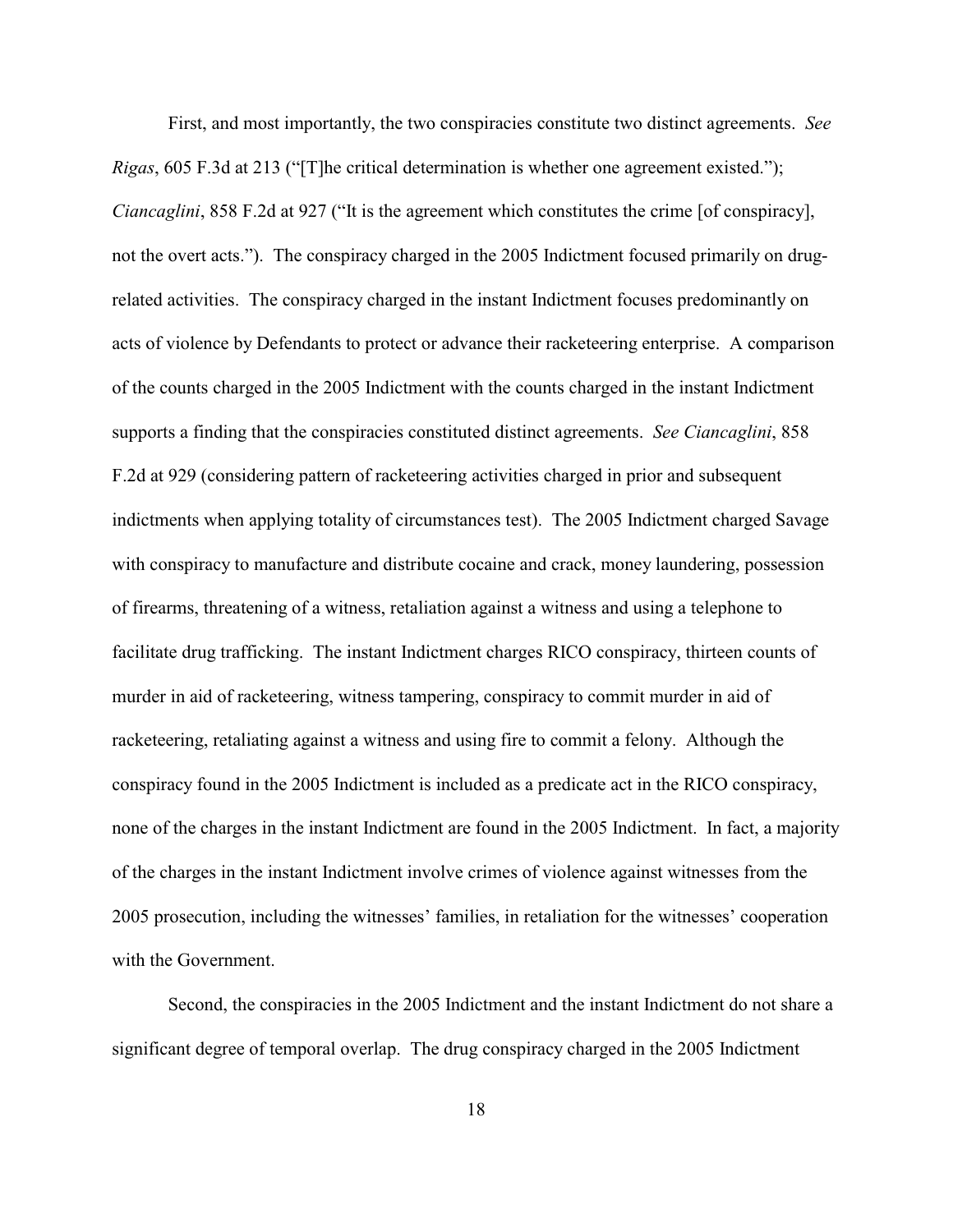includes acts that took place from September 1999 through April 2003. *See Savage*, No. 04-269, ECF No. 448 at 2. This conspiracy spanned approximately three-and-a-half years. The RICO conspiracy includes predicate acts that took place from as early as 1997 through April of 2010. (Fourth Superseding Indictment at 1.) This conspiracy spanned approximately thirteen years. Although the time frame of the 2005 conspiracy was completely subsumed by the time frame of the RICO conspiracy, this fact is not determinative. *See Harris*, 1990 U.S. Dist. LEXIS 10462, at \*8 (finding that one conspiracy that was temporally subsumed within another conspiracy was a mere "coincidence"). Indeed, 94 of the 140 overt acts listed in the RICO conspiracy charge occurred after the April 2003 end date of the drug conspiracy. (Gov't's Resp. 7.)

Third, the conspiracies do not share a significant degree of personnel overlap. Savage and Northington are the only two Defendants named in both the 2005 Indictment and the instant Indictment. The conspiracy charged in the 2005 Indictment originally contained eighteen defendants, most of whom pleaded guilty prior to trial. *See Savage*, No. 04-269, at ECF No. 13. The RICO conspiracy contains four defendants. Thus, of the twenty-two total defendants charged in the two conspiracies, there is no overlap other than Savage and Northington.

Finally, the overt acts charged in the prior and instant conspiracies are sufficiently different. Of the 140 overt acts alleged in the RICO conspiracy count, thirty-two are shared between the two indictments. This overlap is not significant when compared to the number of non-overlapping overt acts, many of which had not yet occurred at the time of the drug conspiracy. In addition, the overlap is not inconsistent with the well-settled law that the Government may charge previous drug conspiracies as predicate acts in RICO conspiracies. *See Pungitore*, 910 F.2d at 1108 (prior conspiracy charged as predicate act in a subsequent RICO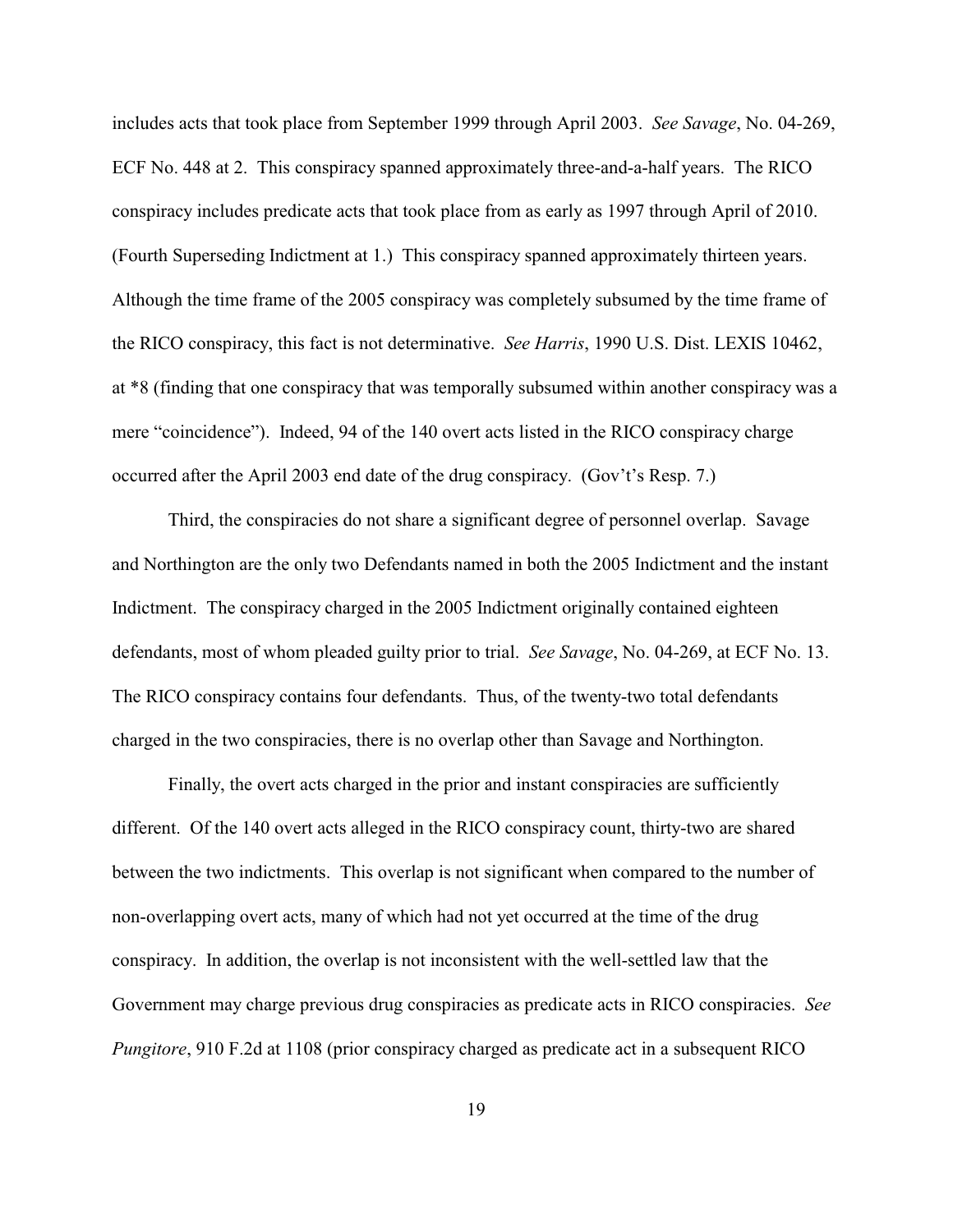conspiracy not a violation of double jeopardy); *Grayson*, 795 F.2d 282 (holding that prosecution for RICO offense after an earlier conviction for predicate conspiracy is permissible under the Double Jeopardy Clause). Moreover, as the Government points out, the overlapping overt acts are offered in the conspiracy charges for different purposes. In the 2005 Indictment, the acts were offered to prove that the Defendants had entered into an agreement to manufacture and distribute crack and cocaine. In the RICO conspiracy, the overt acts are offered to show the existence of a racketeering enterprise, "which protected and advanced the organization's interests through various acts of violence." (Gov't's Resp. 8.)

Accordingly, Savage has failed to make a non-frivolous showing that his double jeopardy rights are being violated by his being subjected to successive conspiracy prosecutions.<sup>13</sup>

# *2. Multiple Punishments for the Same Offense*

Savage also argues in the Motion to Dismiss that he has already been punished for the acts alleged in the Indictment as a result of his sentencing for the 2005 Conviction. Savage contends that during sentencing for the 2005 Conviction, the District Court considered acts alleged in the instant Indictment in fashioning Savage's sentence. Savage states that "[a]t the time of sentencing for [his] convictions in the first indictment, the government presented the district court with evidence and arguments of additional threats and acts of retaliation [he] allegedly committed. The court took this information into account in imposing [his] sentence." (Def.'s Mot. Dismiss 20.) The Government responds that, when enacting RICO, Congress intended to allow cumulative punishments for RICO conspiracy and the underlying predicate

 $<sup>13</sup>$  Similarly, this double jeopardy claim is rejected with respect to Northington.</sup>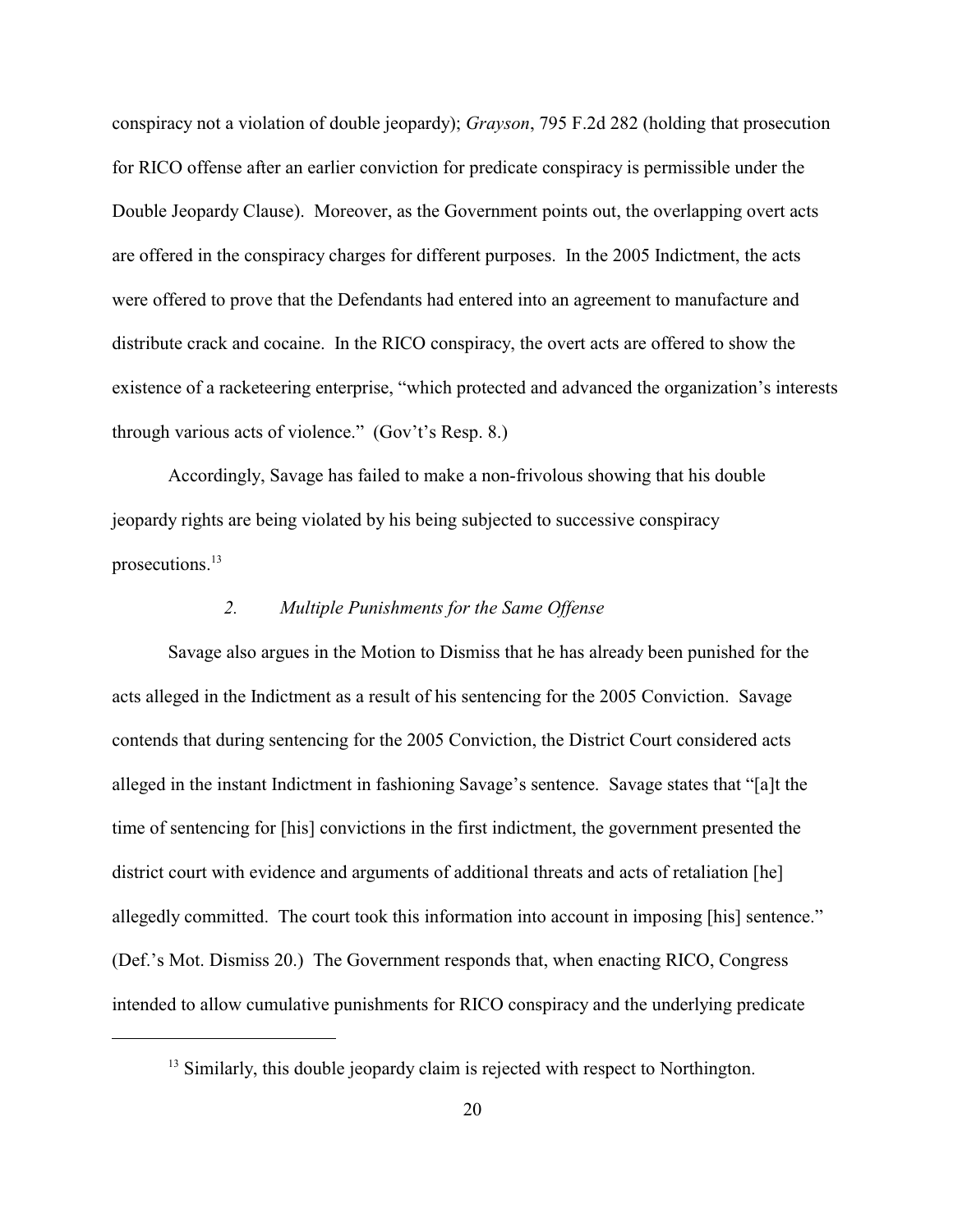drug conspiracies. *See Pungitore*, 910 F.3d at 1108 n.24 (noting the "legislative intent to permit cumulative punishment for RICO and for underlying predicate acts"); *Grayson*, 795 F.2d at 286 ("Congress intended to permit the imposition of cumulative sentences for both RICO offenses and the underlying predicate offenses.").

While it is true that the imposition of consecutive sentences for a RICO conspiracy and an underlying predicate drug conspiracy does not offend the Double Jeopardy Clause, Savage's double jeopardy argument focuses on something different. Specifically, Savage argues that if a District Court takes into consideration additional uncharged evidence during sentencing, then any subsequent prosecution based, in part, on that evidence is barred by the Double Jeopardy Clause. Savage offers no legal support for this proposition. Moreover, Savage offers no evidence that Judge McLaughlin took additional uncharged evidence into consideration when sentencing him.<sup>14</sup> Based on Savage's convictions, he was subject to a mandatory minimum sentence of ten years and a statutory maximum sentence of life in prison. *See Savage*, No. 04- 269, ECF No. 859. Savage was found to have a total offense level of 43 and a criminal history category of II. *Id.*; *Savage*, No. 04-269, ECF No. 823. This resulted in a Guidelines range of life in prison. *See Savage*, No. 04-269, ECF No. 859. Savage was ultimately sentenced to thirty years in prison. This was not only within the statutory range for his convictions, it was a downward variance from the Sentencing Guidelines range.

 $14$  In fact, during Savage's sentencing hearing, Judge McLaughlin stated on a number of occasions that Savage's sentence was not based on the arson-murders of the Coleman family members. *See Savage*, No. 04-269, ECF No. 859 at 102 (noting that the arson-murder event will not be considered in sentencing considerations), 88 ("And I also am not— will not consider the arson murder, I just will not. So it will not enter into my decision.").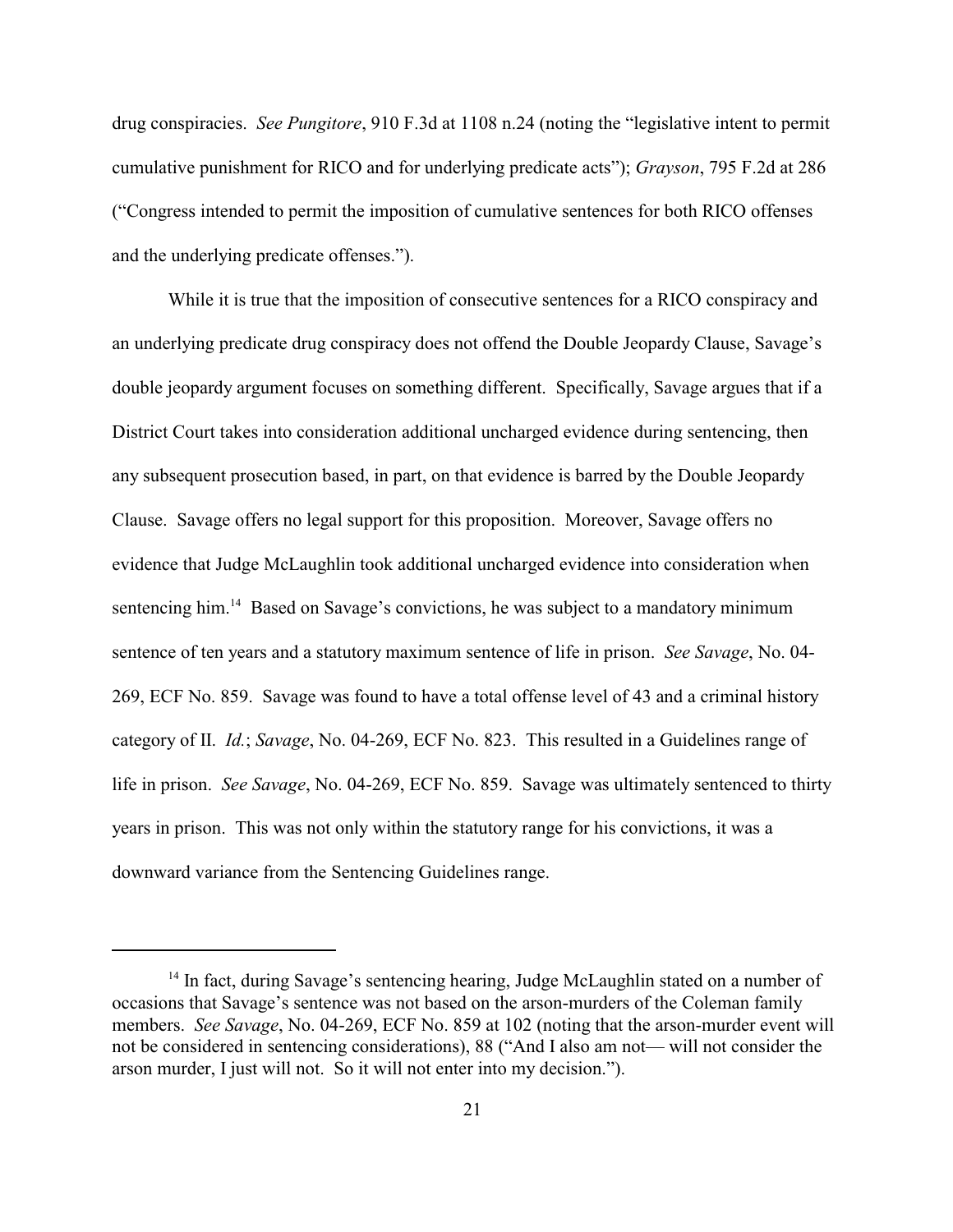Even if Judge McLaughlin had taken the uncharged conduct into consideration when sentencing Savage, double jeopardy still would not prevent this Court from prosecuting and sentencing Savage for the same conduct. The Supreme Court has held that "consideration of uncharged conduct in arriving at a sentence within the statutorily authorized punishment range" does not constitute punishment for that conduct for purposes of double jeopardy. *Witte v. United States*, 515 U.S. 389, 398, 403-04 (1995) (finding that a Guidelines sentence that includes past relevant criminal conduct "constitutes punishment only for the offense of conviction for purposes of the double jeopardy inquiry"); *see also id.* at 398 (noting that the Supreme Court has specifically "rejected the claim that double jeopardy principles bar a later prosecution or punishment for criminal activity where that activity has been considered at sentencing for a separate crime"); *United States v. Gibbs*, 190 F.3d 188, 215 (3d Cir. 1999) ("[A] court does not violate a defendant's protections against double jeopardy when it convicts a defendant for crime X, enhances his sentence for crime X because of conduct Y, and convicts him for conduct Y as well."); *United States v. Castellar*, 455 F. App'x 191, 194 (3d Cir. 2011) (rejecting defendant's argument that his sentence, which took into account drug quantities that, in a separate prosecution, he had already been convicted and sentenced for, violated the Double Jeopardy Clause).

Whether or not Judge McLaughlin took into consideration evidence of uncharged threats, intimidation and violence when sentencing Savage is immaterial. Savage's sentence of thirty years fell within the statutory range and was below the Guidelines range of life in prison. His sentence constituted punishment only for the crimes alleged in the 2005 Indictment. Accordingly, Savage's double jeopardy rights will not be violated if he is subject to punishment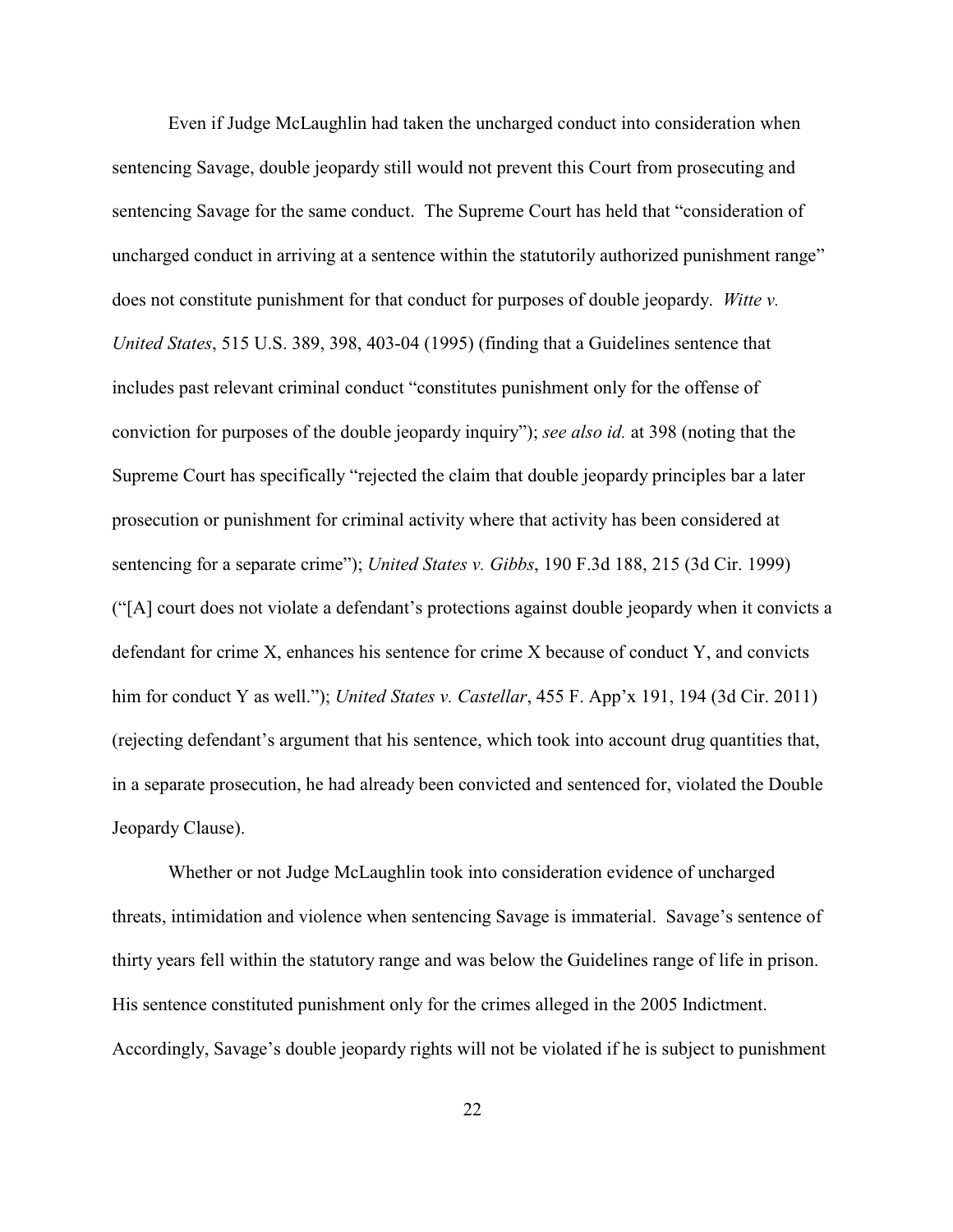for the crimes charged in the instant Indictment. The Motion to Dismiss is therefore denied. Savage has failed to make a non-frivolous showing that his double jeopardy rights are at issue.<sup>15</sup>

## **C. Motion to Dismiss Count Nine**

Savage also argues that Count 9 of the instant Indictment is impermissibly multiplicitous of Count 1of the Indictment. Count 1 charges all Defendants with RICO conspiracy, in violation of 18 U.S.C. § 1962(d). Count 9 charges Savage and Merritt with conspiracy to commit murder in aid of racketeering, in violation of 18 U.S.C. § 1959(a)(5). It alleges that these Defendants conspired and agreed with each other and with Lewis and Kidada to commit the arson-murders of the Coleman family.<sup>16</sup>

"A multiplicitous indictment charges the same offense in two or more counts [of the same indictment] and may lead to multiple sentences for a single violation, a result prohibited by the Double Jeopardy Clause." *United States v. Pollen*, 978 F.2d 78, 83 (3d Cir. 1992). "However, when an offense requires proof of a fact not necessary for the other offenses, multiplicity is avoided." *O'Malley v. United States*, Crim. No. 02-165, 2009 U.S. Dist. LEXIS

 $15$  The Motion is also rejected with respect to Northington. Northington was subject to a statutory mandatory minimum of ten years in prison and a statutory maximum of up to fifty years in prison. *See Savage*, 04-269, ECF No. 841. He was subject to a Guidelines range of 235 to 293 months in prison. *See Savage*, 04-269, at ECF No. 968. Northington was sentenced to 235 months in prison, or approximately nineteen-and-a-half years, for his convictions. This sentence was at the bottom of the Guidelines range for Northington. *See Savage*, 04-269 at ECF No. 968.

<sup>&</sup>lt;sup>16</sup> The statute allegedly violated in Count 5, 18 U.S.C. § 1959, is known as the Violent Crimes in Aid of Racketeering Act ("VICAR"). VICAR was enacted by Congress in 1984 as a violent crime corollary to the RICO statute. VICAR provides penalties for similar crimes set forth in RICO, such as murder, assault, kidnaping, and threats made in connection with a racketeering enterprise. 18 U.S.C. § 1959(b)(1) ("racketeering activity' has the meaning set forth in [RICO, 18 U.S.C. §] 1961 of this title").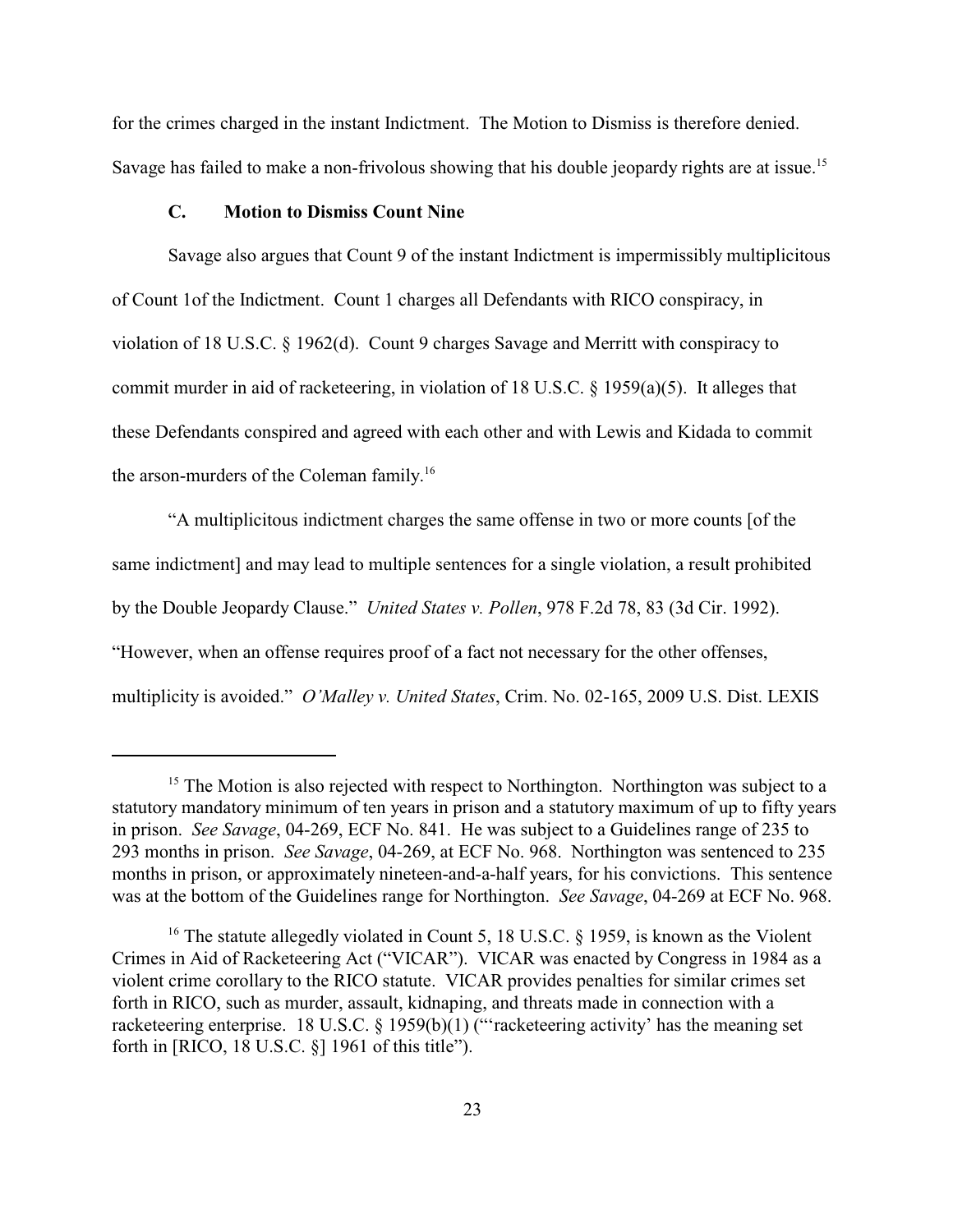19500, at \*5 (E.D. Pa. Feb. 6, 2009) (holding that RICO count and separate counts based off of overt acts was not multiplicitous because RICO count required proof of racketeering and substantive offenses did not (citing *Blockburger*, 284 U.S. at 309)); *see also United States v. Betancourt*, 116 F.3d 74, 75 (3d Cir. 1997) (applying *Blockburger* to double jeopardy argument where counts were multiplicitous). The test set forth in *Blockburger* is used to determine whether counts are multiplicitous. Under *Blockburger*, "[i]f each statute requires proof of an additional fact which the other does not, an acquittal or conviction under either statute does not exempt the defendant from prosecution and punishment under the other." *Blockburger*, 284 U.S. at 304 (citations and quotation marks omitted); *see also United States v. Jackson*, 443 F.3d 293, 301 (3d Cir. 2006) (citing *Blockburger* for the proposition that "[i]f, however, either offense does not contain an element not contained in the other, the offenses are considered the same offense for double jeopardy purposes").

Thus, *Blockburger* requires us to look at the elements of the two conspiracy statutes at issue. Count 1, the RICO conspiracy, requires the Government to prove that:

- (1) Two or more persons agreed to conduct or to participate, directly or indirectly, in the conduct of an enterprise's affairs through a pattern of racketeering activity;
- (2) The defendant was a party to or member of that agreement;
- (3) The defendant joined the agreement or conspiracy knowing of its objective to conduct or participate, directly or indirectly, in the conduct of an enterprise's affairs through a pattern of racketeering activity and intending to join together with at least one other alleged conspirator to achieve that objective; that is, that the defendant and at least one other alleged conspirator shared a unity of purpose and the intent to achieve the objective of conducting or participating in the conduct of an enterprise's affairs through a pattern of racketeering activity.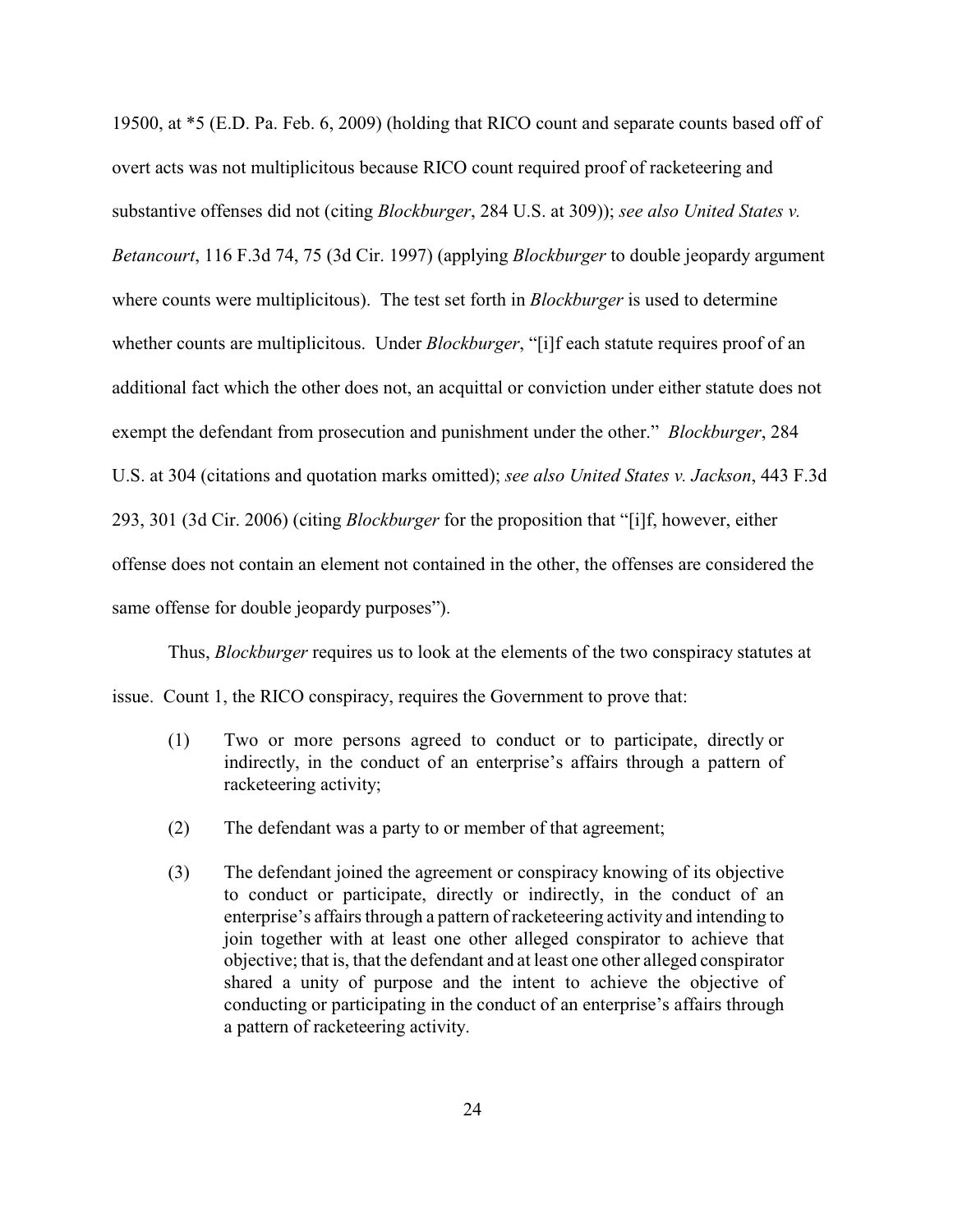Third Circuit Model Jury Instructions § 6.18.1962D; *see also* 18 U.S.C. § 1962(d); *United States v. Riccobene*, 709 F.2d 214, 220-21 (3d Cir. 1983).

To prove a VICAR violation under 18 U.S.C. § 1959(a)(5), the Government must prove that "(1) there was an 'enterprise,' (2) that engaged in 'racketeering activity,' (3) affecting interstate or foreign commerce (jurisdictional element), and (4) the defendant committed a crime of violence, (5) for the purpose of gaining entrance to or increasing or maintaining his position in the enterprise." *United States v. Jones*, 566 F.3d 353, 363 (3d Cir. 2009) (citing 18 U.S.C. §  $1959(a)$ ).

Count 9, the VICAR conspiracy, contains elements that the RICO conspiracy does not. Specifically, for a §1959(a) conspiracy, the Government must prove that the defendant "(1) agreed with others to commit a violent crime . . . and (2) entered into that agreement 'for the purpose of gaining entrance to or maintaining or increasing position in an enterprise engaged in racketeering activity.'" *United States v. Basciano*, 599 F.3d 184,198-99 (2d Cir. 2010) (quoting 18 U.S.C. § 1959(a)(5)). These two elements are not needed to prove a RICO conspiracy under 18 U.S.C. § 1962(d). *Id.* Rather, the RICO conspiracy requires proof that the defendant agreed with others to conduct the affairs of the enterprise through a pattern of racketeering activity. *See* 18 U.S.C. § 1962(d); *see also Riccobene*, 709 F.2d at 220-21. "While the pattern element demands proof of an agreement to commit at least two crimes, neither crime need involve the violence specified in § 1959(a)(5)." *Basciano*, 599 F.3d at 199 (citing 18 U.S.C. § 1961(1) (identifying wide range of crimes that can constitute racketeering activity)).

Accordingly, under *Blockburger*, since the conspiracy to commit murder in aid of racketeering offense is distinct from the RICO conspiracy offense, there are no double jeopardy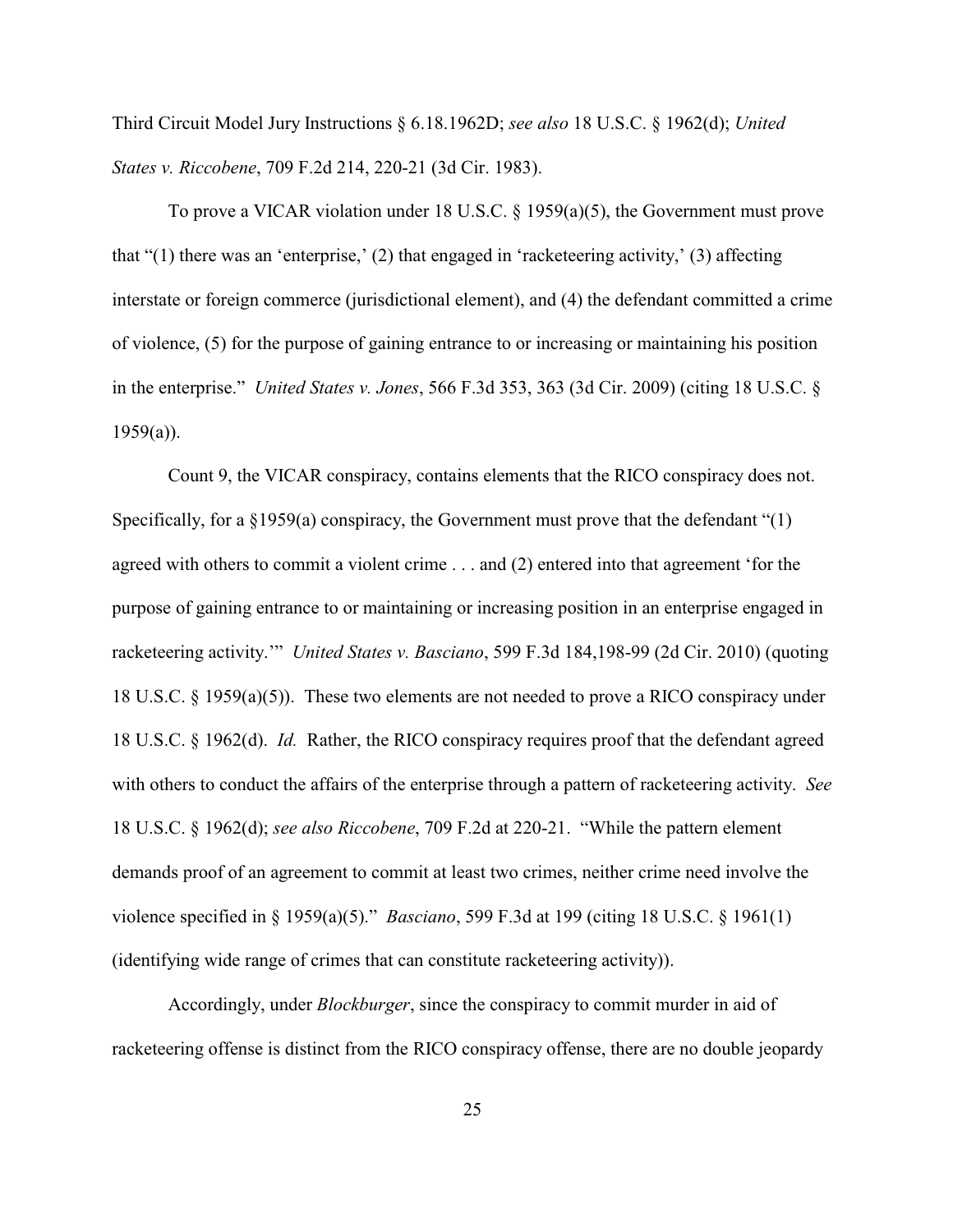implications. *See United States v. Merlino*, 310 F.3d 137, 141 (3d Cir. 2002) (concluding that a VICAR offense and RICO conspiracy and substantive RICO offenses are different for purposes of double jeopardy since each requires proof of an element that the other offense does not); *Basciano*, 599 F.3d at 198 (holding that a RICO conspiracy under § 1962(d) and a conspiracy to commit murder in aid of racketeering under  $\S$  1959(a)(5) "require proof of different elements and, therefore, are legally distinct offenses not implicating double jeopardy concerns"); *United States v. Milburn*, No. 05-167, 2008 U.S. Dist. LEXIS 122882, at \*7-8 (N.D. Cal. May 30, 2008) (holding that the elements of a VICAR conspiracy are different than the elements of a RICO conspiracy, and thus charging the defendant with these two offenses in the same indictment was not a violation of the Double Jeopardy Clause); *contra United States v. Gardner*, 417 F. Supp. 2d 703, 717 (D. Md. 2006) (holding that murder in aid of racketeering count is multiplicitous of RICO conspiracy count).<sup>17</sup>

Savage relies on *United States v. Gardner* in support of his argument that Count 9 should be dismissed. In *Gardner*, the court concluded that the defendant's double jeopardy rights were violated when the government charged a RICO conspiracy and a conspiracy to commit murder in aid of racketeering in the same indictment. 417 F. Supp. 2d at 713-14. In reaching its conclusion, the court applied a modified *Blockburger* analysis which "look[s] beyond the literal words of the relevant statutes to consider the facts alleged in the indictment

 $17$  In *Basciano*, the Second Circuit found no double jeopardy violation when a defendant was indicted for conspiracy to commit murder in aid of racketeering under 18 U.S.C. § 1959(a)(5) after having been previously convicted of RICO conspiracy. *Basciano*, 599 F.3d at 198. Although in *Basciano*, the claims were not charged in the same indictment as they are here, we see no reason to distinguish between situations where the counts are charged in the same prosecution and situations where the counts are charged in different prosecutions.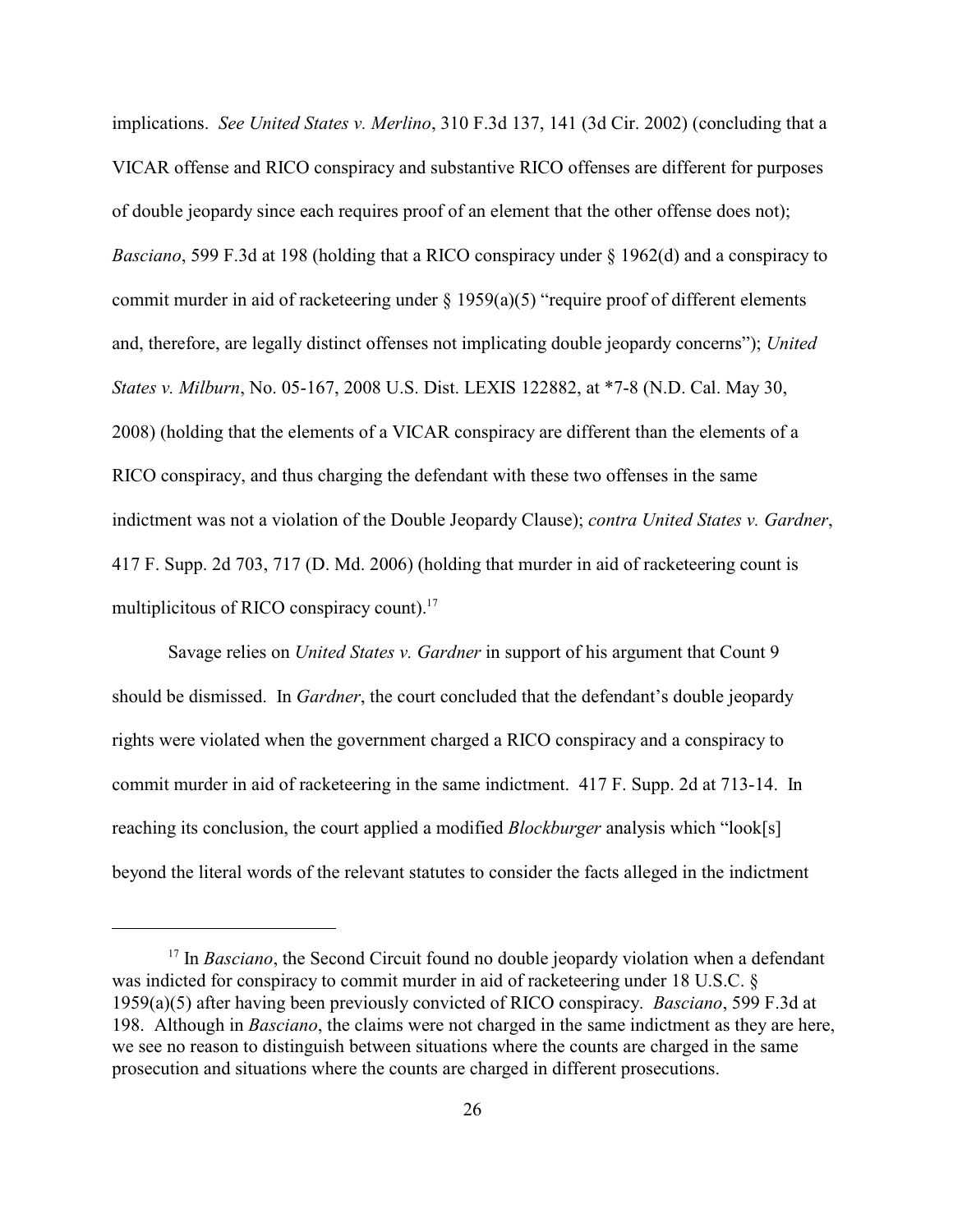(or presented at trial) when evaluating the elements of two offenses." *Id.* at 709. This factbased approach is also sometimes referred to as the "same conduct test." The same conduct test "look[s] past the statutory elements of a charged offense to the particular facts the government intend[s] to prove in the challenged prosecution." *Basciano*, 599 F.3d at 198.

The Government contends that *Gardner* is an outlier that contains flawed reasoning, and should not be followed. We agree. Significantly, the Court in *Gardner* relied entirely on a factbased approach, which approach was expressly overruled by the Supreme Court in *United States v. Dixon*, 509 U.S. 688, 704 (1993). *See Basciano*, 599 F.3d at 198 (refusing to adopt reasoning in *Gardner* since the fact-based approach employed by the court in *Gardner* was expressly overruled by the Supreme Court in *Dixon*); *see also Dixon*, 509 U.S. at 704 (noting that *Grady v. Corbin*, 495 U.S. 508 (1990), and its adoption of the "same-conduct" approach "must be overruled"). Our conclusion is supported by other courts that have rejected the *Gardner* analysis. *See, e.g.*, *Basciano*, 599 F.3d at 198 (rejecting *Gardner* since it employed a fact-based analysis to double jeopardy argument); *United States v. Burke*, No. 09-135, 2011 U.S. Dist. LEXIS 71276, at \*10 (E.D.N.Y. July 1, 2011) (rejecting defendant's invitation to adopt a factbased approach and reliance on *Gardner*); *United States v. Cerna*, No. 08-730, 2010 U.S. Dist. LEXIS 35085, at \*15-16 (N.D. Cal. Apr. 9, 2010) (rejecting defendant's argument that the holding in *Gardner* should control a multiplicitous double jeopardy argument since the case is contrary to legal precedent); *United States v. Joseph*, No. 06-80, 2007 U.S. Dist. LEXIS 94236, at \*9 (D. Haw. Dec. 21, 2007) ("This court is not persuaded by [defendant's] citation of *United States v. Gardner*" since "that case is contrary to established Ninth Circuit case law that is binding on this court").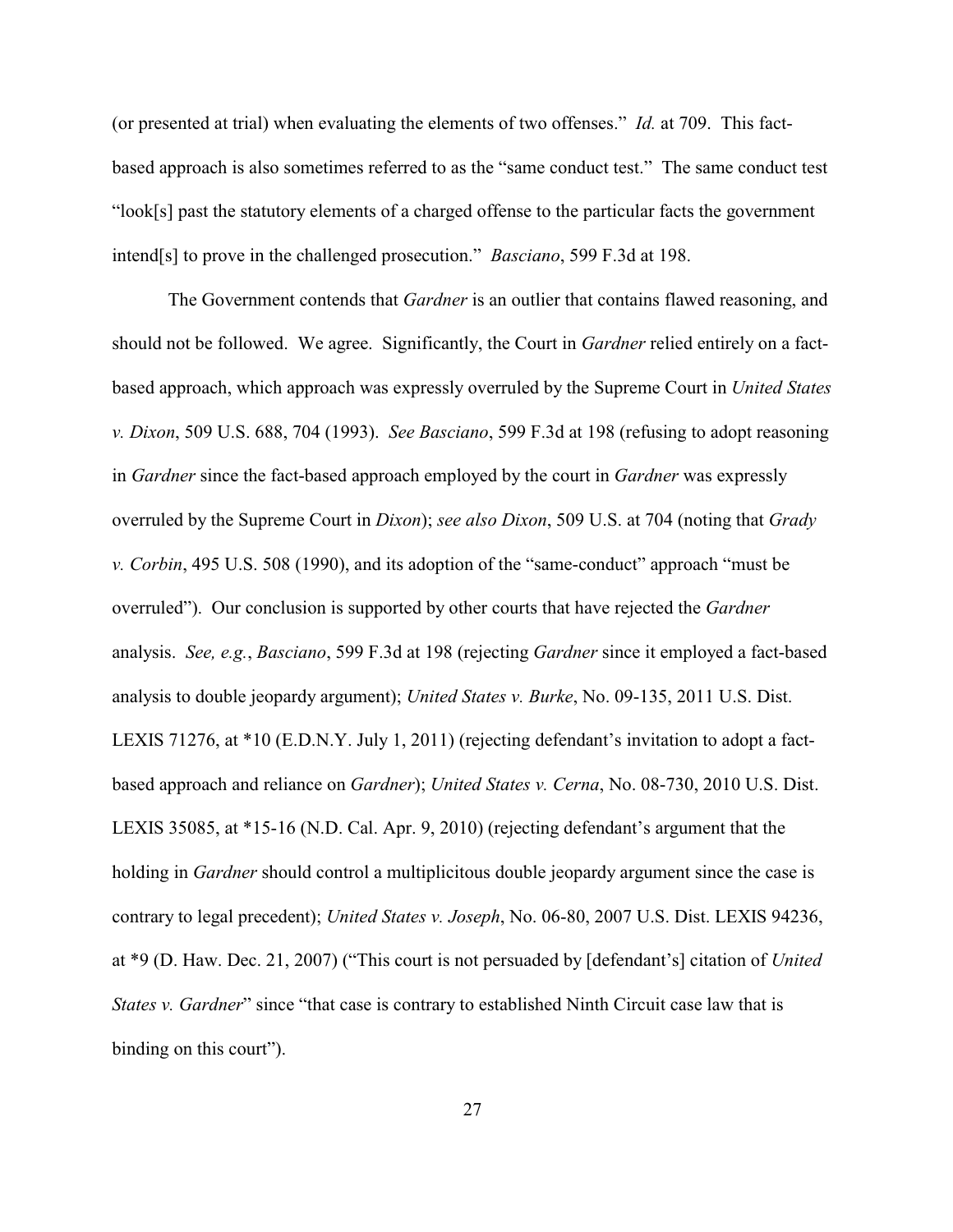Accordingly, we reject Savage's argument that Counts 1 and 9 are multiplicitous.

Savage's Motion to Dismiss Count Nine is therefore denied. Savage has failed to make a nonfrivolous showing that his double jeopardy rights are at issue.<sup>18</sup>

# **III. CONCLUSION**

For the foregoing reasons, Defendant Kaboni Savage's Motion to Dismiss the Indictment on Double Jeopardy Grounds, in which Defendant Steven Northington has joined, and Motion to Dismiss Count Nine of the Third Superseding Indictment on Double Jeopardy Grounds, in which Defendant Robert Merritt has joined, are denied.

An appropriate Order will follow.

# **BY THE COURT:**

 $CS/H$ 

**\_\_\_\_\_\_\_\_\_\_\_\_\_\_\_\_\_\_\_\_\_\_\_\_\_\_\_ R. BARCLAY SURRICK, J.**

 $18$  The Motion to Dismiss Count Nine is also denied with respect to Merritt.